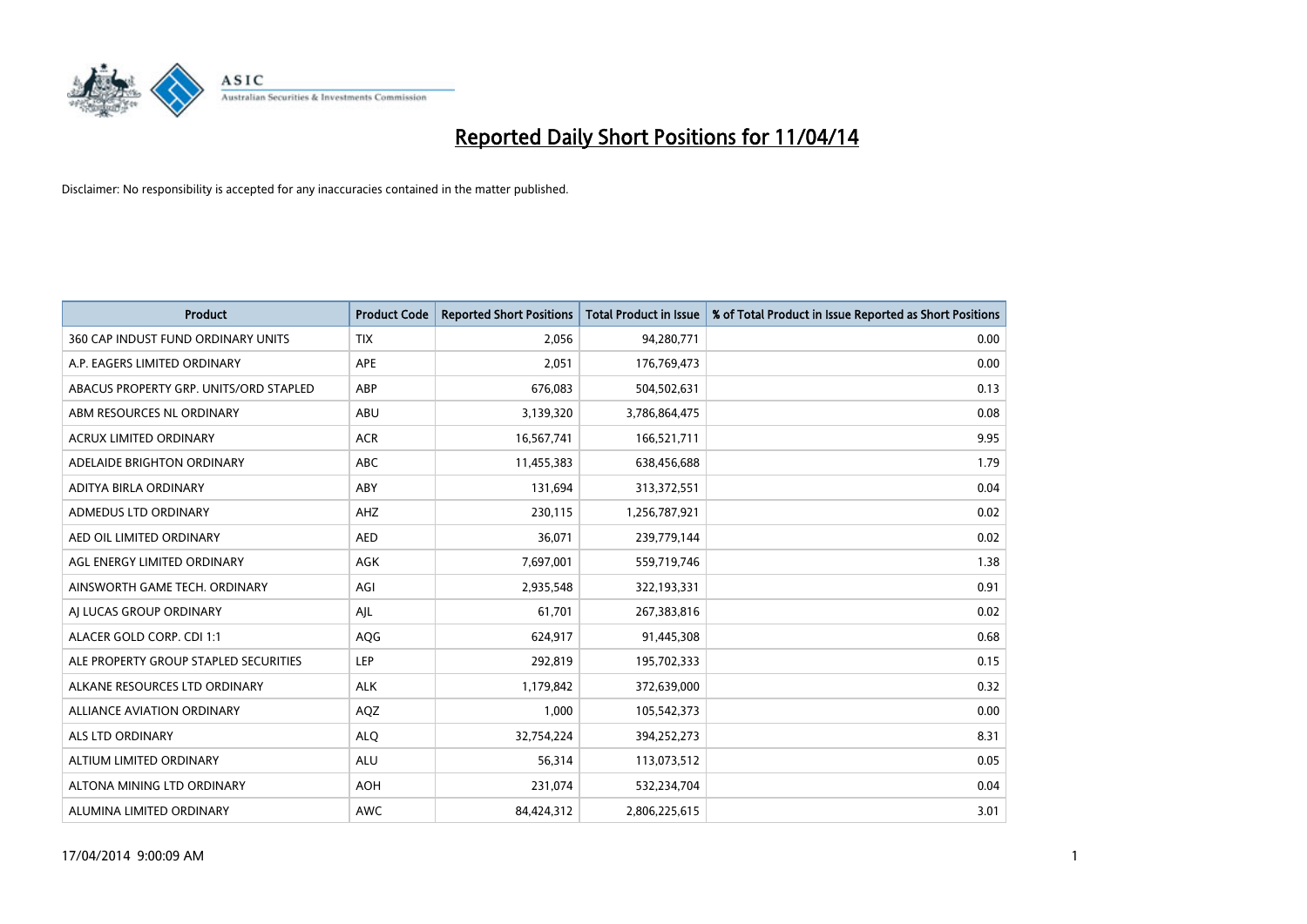

| <b>Product</b>                          | <b>Product Code</b> | <b>Reported Short Positions</b> | <b>Total Product in Issue</b> | % of Total Product in Issue Reported as Short Positions |
|-----------------------------------------|---------------------|---------------------------------|-------------------------------|---------------------------------------------------------|
| AMALGAMATED HOLDINGS ORDINARY           | AHD                 | 2,757                           | 157,854,701                   | 0.00                                                    |
| AMCOM TELECOMM. ORDINARY                | AMM                 | 1,129,734                       | 245,322,894                   | 0.46                                                    |
| AMCOR LIMITED ORDINARY                  | AMC                 | 3,003,924                       | 1,206,684,923                 | 0.25                                                    |
| AMP LIMITED ORDINARY                    | AMP                 | 49,596,775                      | 2,957,737,964                 | 1.68                                                    |
| ANSELL LIMITED ORDINARY                 | <b>ANN</b>          | 4,601,000                       | 152,937,881                   | 3.01                                                    |
| ANTARES ENERGY LTD ORDINARY             | AZZ                 | 915,471                         | 255,000,000                   | 0.36                                                    |
| ANZ BANKING GRP LTD ORDINARY            | ANZ                 | 9,145,917                       | 2,744,118,670                 | 0.33                                                    |
| APA GROUP STAPLED SECURITIES            | APA                 | 33,128,008                      | 835,750,807                   | 3.96                                                    |
| APN NEWS & MEDIA ORDINARY               | <b>APN</b>          | 445,664                         | 1,029,041,356                 | 0.04                                                    |
| AQUARIUS PLATINUM. ORDINARY             | <b>AQP</b>          | 8,921,134                       | 488,103,453                   | 1.83                                                    |
| AQUILA RESOURCES ORDINARY               | <b>AQA</b>          | 12,560,363                      | 411,804,442                   | 3.05                                                    |
| ARAFURA RESOURCE LTD ORDINARY           | ARU                 | 38,002                          | 441,270,644                   | 0.01                                                    |
| ARB CORPORATION ORDINARY                | <b>ARP</b>          | 1,443,689                       | 72,493,302                    | 1.99                                                    |
| ARDENT LEISURE GROUP STAPLED SECURITIES | AAD                 | 3,418,583                       | 405,055,708                   | 0.84                                                    |
| ARENA REIT. ORDINARY UNITS              | <b>ARF</b>          | 33,164                          | 211,495,653                   | 0.02                                                    |
| ARISTOCRAT LEISURE ORDINARY             | ALL                 | 8,489,673                       | 551,418,047                   | 1.54                                                    |
| ARRIUM LTD ORDINARY                     | ARI                 | 27,955,441                      | 1,361,469,008                 | 2.05                                                    |
| ASCIANO LIMITED ORDINARY                | <b>AIO</b>          | 8,052,315                       | 975,385,664                   | 0.83                                                    |
| ASG GROUP LIMITED ORDINARY              | ASZ                 | 553,838                         | 206,720,839                   | 0.27                                                    |
| ASPEN GROUP ORD/UNITS STAPLED           | <b>APZ</b>          | 71,201                          | 119,946,366                   | 0.06                                                    |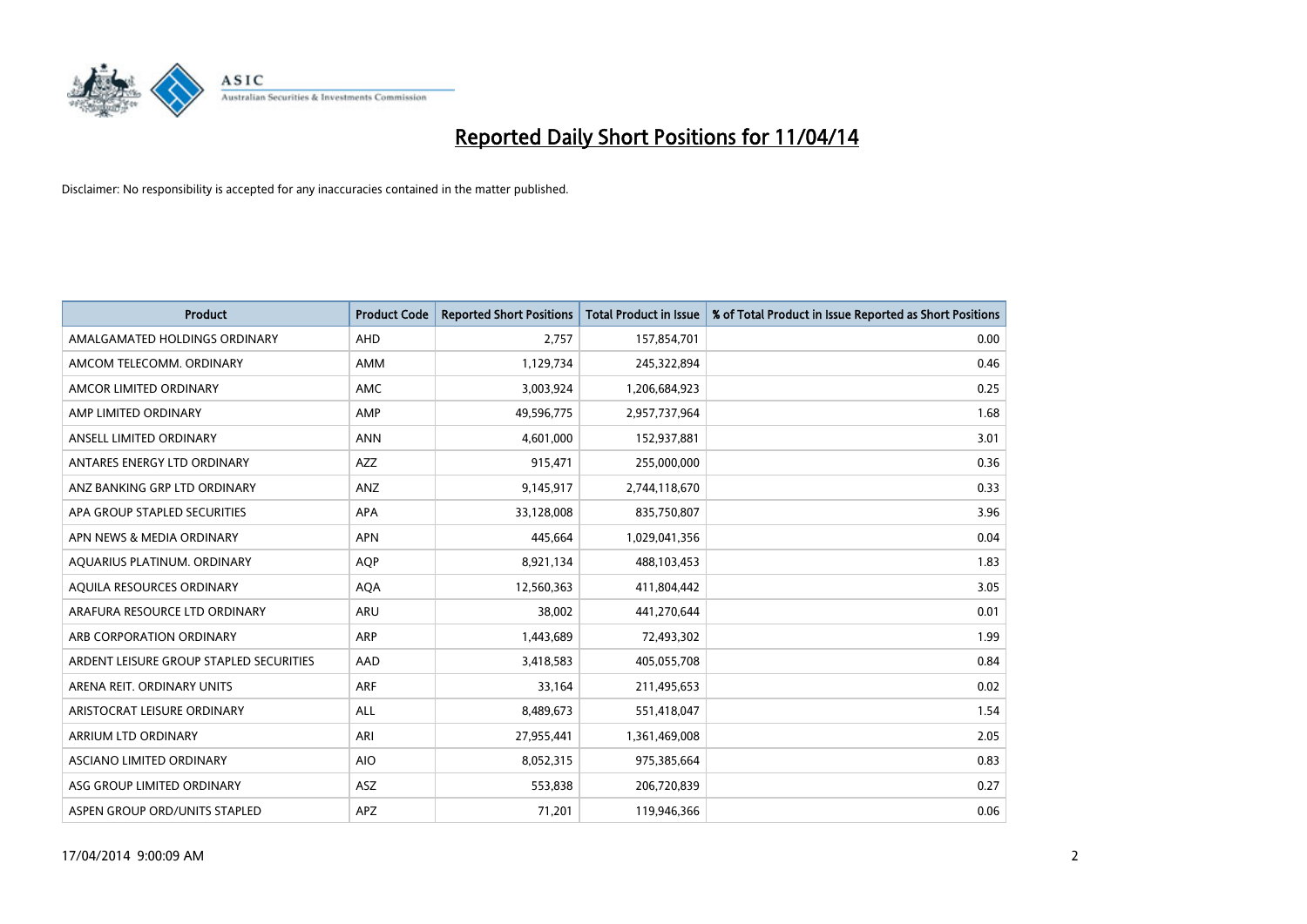

| <b>Product</b>                            | <b>Product Code</b> | <b>Reported Short Positions</b> | <b>Total Product in Issue</b> | % of Total Product in Issue Reported as Short Positions |
|-------------------------------------------|---------------------|---------------------------------|-------------------------------|---------------------------------------------------------|
| ASTRO JAP PROP GROUP STAPLED US PROHIBIT. | AJA                 | 26,207                          | 67,211,752                    | 0.04                                                    |
| ASX LIMITED ORDINARY                      | ASX                 | 5,136,538                       | 193,595,162                   | 2.65                                                    |
| ATLAS IRON LIMITED ORDINARY               | AGO                 | 95,129,447                      | 915,496,158                   | 10.39                                                   |
| AUCKLAND INTERNATION DEFERRED SETTLEMENT  | <b>AIADA</b>        | 3,669                           | 1,190,308,041                 | 0.00                                                    |
| AURIZON HOLDINGS LTD ORDINARY             | <b>AZI</b>          | 32,936,642                      | 2,137,284,503                 | 1.54                                                    |
| <b>AURORA OIL &amp; GAS ORDINARY</b>      | <b>AUT</b>          | 3,581,028                       | 448,785,778                   | 0.80                                                    |
| AUSDRILL LIMITED ORDINARY                 | ASL                 | 30,276,926                      | 312,277,224                   | 9.70                                                    |
| AUSENCO LIMITED ORDINARY                  | AAX                 | 1,822,318                       | 168,449,799                   | 1.08                                                    |
| <b>AUSTAL LIMITED ORDINARY</b>            | ASB                 | 280,769                         | 346,379,377                   | 0.08                                                    |
| AUSTBROKERS HOLDINGS ORDINARY             | <b>AUB</b>          | 1,484                           | 59,642,171                    | 0.00                                                    |
| AUSTIN ENGINEERING ORDINARY               | ANG                 | 1,221,506                       | 84,274,004                    | 1.45                                                    |
| AUSTRALAND PROPERTY STAPLED SECURITY      | <b>ALZ</b>          | 2,650,563                       | 578,984,528                   | 0.46                                                    |
| AUSTRALIAN AGRICULT. ORDINARY             | AAC                 | 3,808,415                       | 532,294,404                   | 0.72                                                    |
| AUSTRALIAN EDUCATION UNITS                | <b>AEU</b>          | 56,992                          | 205,069,661                   | 0.03                                                    |
| AUSTRALIAN FOUNDAT, ORDINARY              | AFI                 | 638                             | 1,049,055,166                 | 0.00                                                    |
| AUSTRALIAN INFR LTD ORDINARY              | <b>AIX</b>          | 20,098                          | 620,733,944                   | 0.00                                                    |
| AUSTRALIAN PHARM. ORDINARY                | API                 | 11,307,770                      | 488,115,883                   | 2.32                                                    |
| AUTOMOTIVE HOLDINGS ORDINARY              | AHE                 | 490,380                         | 293,530,972                   | 0.17                                                    |
| AVEO GROUP STAPLED SECURITIES             | <b>AOG</b>          | 11,720,888                      | 500,111,460                   | 2.34                                                    |
| AWE LIMITED ORDINARY                      | AWE                 | 166,167                         | 522,696,385                   | 0.03                                                    |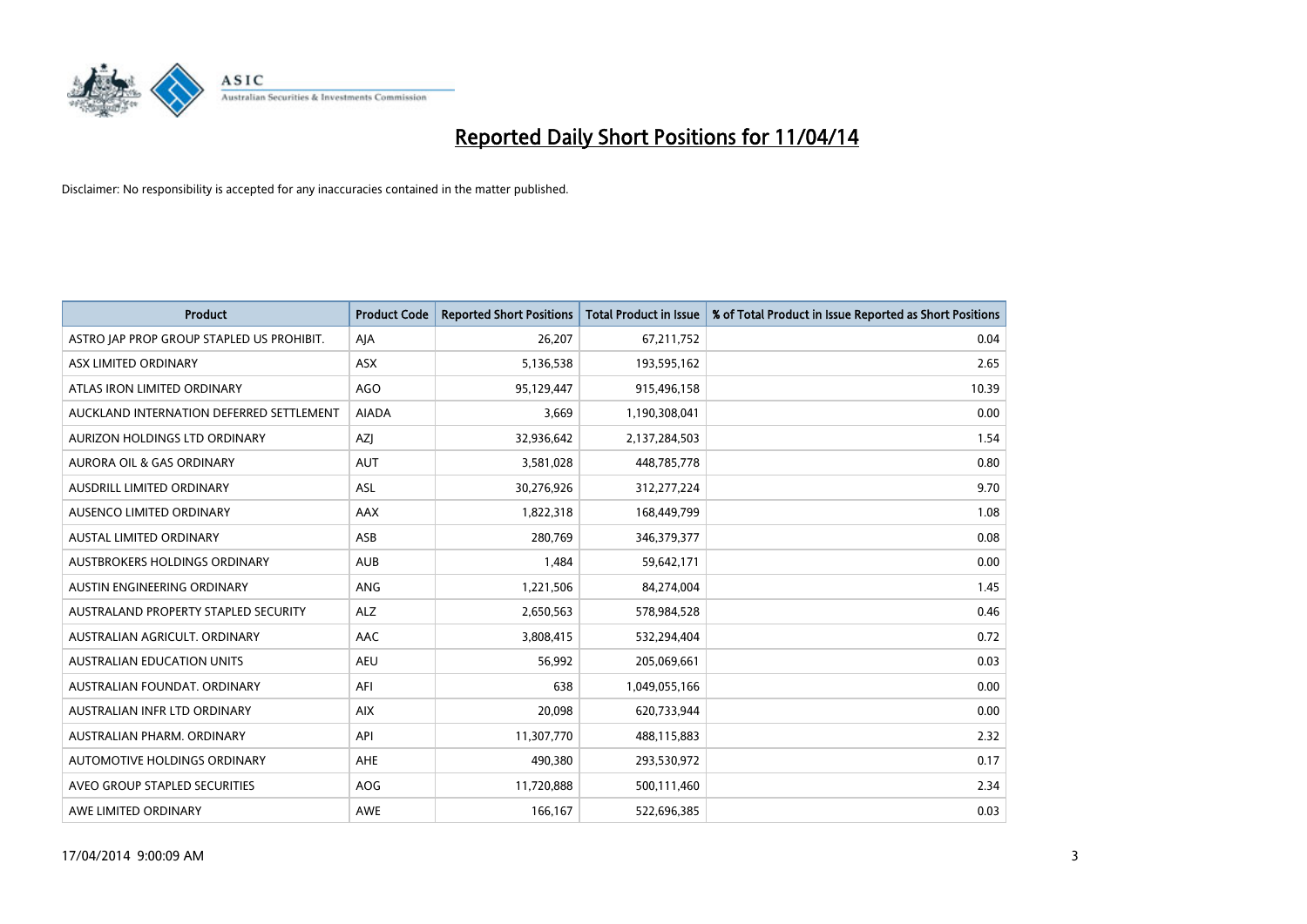

| <b>Product</b>                       | <b>Product Code</b> | <b>Reported Short Positions</b> | Total Product in Issue | % of Total Product in Issue Reported as Short Positions |
|--------------------------------------|---------------------|---------------------------------|------------------------|---------------------------------------------------------|
| <b>AZONTO PET LTD ORDINARY</b>       | <b>APY</b>          | $\mathbf{1}$                    | 1,158,625,100          | 0.00                                                    |
| <b>BANDANNA ENERGY ORDINARY</b>      | <b>BND</b>          | 27,058,188                      | 528,481,199            | 5.12                                                    |
| BANK OF QUEENSLAND. ORDINARY         | <b>BOQ</b>          | 10,016,113                      | 322,566,581            | 3.11                                                    |
| <b>BANNERMAN RESOURCES ORDINARY</b>  | <b>BMN</b>          | 47                              | 322,885,298            | 0.00                                                    |
| BASE RES LIMITED ORDINARY            | <b>BSE</b>          | 6,531,779                       | 561,840,029            | 1.16                                                    |
| BATHURST RES LTD. ORDINARY           | <b>BRL</b>          | 11,248,303                      | 821,457,725            | 1.37                                                    |
| BC IRON LIMITED ORDINARY             | <b>BCI</b>          | 1,899,345                       | 124,028,630            | 1.53                                                    |
| BEACH ENERGY LIMITED ORDINARY        | <b>BPT</b>          | 18,472,388                      | 1,289,179,060          | 1.43                                                    |
| BEADELL RESOURCE LTD ORDINARY        | <b>BDR</b>          | 50,100,998                      | 790,777,280            | 6.34                                                    |
| <b>BEGA CHEESE LTD ORDINARY</b>      | <b>BGA</b>          | 513,458                         | 152,245,802            | 0.34                                                    |
| BENDIGO AND ADELAIDE ORDINARY        | <b>BEN</b>          | 12,348,130                      | 412,684,737            | 2.99                                                    |
| BENITEC BIOPHARMA ORDINARY           | <b>BLT</b>          | 18,778                          | 100,177,526            | 0.02                                                    |
| BENTHAM IMF LTD ORDINARY             | <b>IMF</b>          | 4,319,823                       | 165,370,269            | 2.61                                                    |
| BERKELEY RESOURCES ORDINARY          | <b>BKY</b>          | 131,002                         | 180,361,323            | 0.07                                                    |
| BETASHARES ASX RES ETF UNITS         | <b>ORE</b>          | 517,432                         | 3,022,150              | 17.12                                                   |
| <b>BHP BILLITON LIMITED ORDINARY</b> | <b>BHP</b>          | 9,947,172                       | 3,211,691,105          | 0.31                                                    |
| <b>BIGAIR GROUP LIMITED ORDINARY</b> | <b>BGL</b>          | 4,676                           | 171,525,849            | 0.00                                                    |
| <b>BILLABONG ORDINARY</b>            | <b>BBG</b>          | 10,921,101                      | 990,370,034            | 1.10                                                    |
| <b>BIONOMICS LIMITED ORDINARY</b>    | <b>BNO</b>          | 112,652                         | 417,331,567            | 0.03                                                    |
| BIRIMIAN GOLD LTD ORDINARY           | <b>BGS</b>          | 2,002,021                       | 824,981,654            | 0.24                                                    |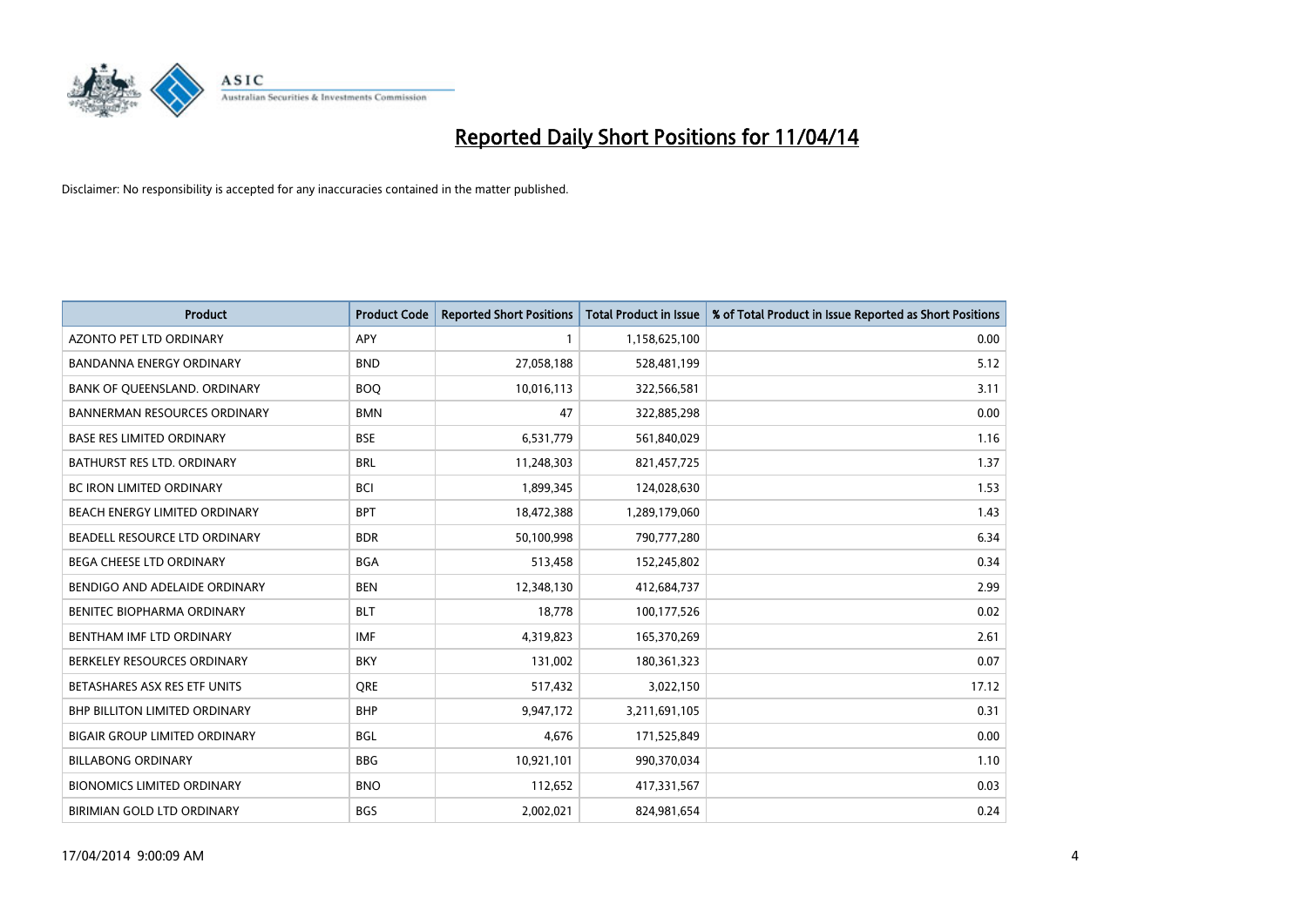

| <b>Product</b>                                | <b>Product Code</b> | <b>Reported Short Positions</b> | <b>Total Product in Issue</b> | % of Total Product in Issue Reported as Short Positions |
|-----------------------------------------------|---------------------|---------------------------------|-------------------------------|---------------------------------------------------------|
| <b>BLACKMORES LIMITED ORDINARY</b>            | <b>BKL</b>          | 5,629                           | 17,113,392                    | 0.03                                                    |
| <b>BLACKTHORN RESOURCES ORD US PROHIBITED</b> | <b>BTR</b>          | 211,752                         | 164,285,950                   | 0.13                                                    |
| BLUESCOPE STEEL LTD ORDINARY                  | <b>BSL</b>          | 6,168,686                       | 558,848,896                   | 1.10                                                    |
| <b>BOART LONGYEAR ORDINARY</b>                | <b>BLY</b>          | 46,046,837                      | 461,163,412                   | 9.98                                                    |
| <b>BOOM LOGISTICS ORDINARY</b>                | <b>BOL</b>          | 50,000                          | 474,868,764                   | 0.01                                                    |
| <b>BORAL LIMITED, ORDINARY</b>                | <b>BLD</b>          | 24,007,867                      | 782,736,249                   | 3.07                                                    |
| <b>BRADKEN LIMITED ORDINARY</b>               | <b>BKN</b>          | 18,213,843                      | 171,027,249                   | 10.65                                                   |
| <b>BRAMBLES LIMITED ORDINARY</b>              | <b>BXB</b>          | 1,370,923                       | 1,562,860,559                 | 0.09                                                    |
| <b>BREVILLE GROUP LTD ORDINARY</b>            | <b>BRG</b>          | 2,065,528                       | 130,095,322                   | 1.59                                                    |
| <b>BRICKWORKS LIMITED ORDINARY</b>            | <b>BKW</b>          | 8,978                           | 148,038,996                   | 0.01                                                    |
| <b>BROCKMAN MINING LTD ORDINARY</b>           | <b>BCK</b>          | 36                              | 8,381,982,131                 | 0.00                                                    |
| BT INVESTMENT MNGMNT ORDINARY                 | <b>BTT</b>          | 176,962                         | 282,727,073                   | 0.06                                                    |
| <b>BURU ENERGY ORDINARY</b>                   | <b>BRU</b>          | 14, 137, 422                    | 298,505,530                   | 4.74                                                    |
| <b>BWP TRUST ORDINARY UNITS</b>               | <b>BWP</b>          | 7,977,566                       | 634,395,195                   | 1.26                                                    |
| BYRON ENERGY LTD ORDINARY                     | <b>BYE</b>          | 40,000                          | 108,727,429                   | 0.04                                                    |
| CABCHARGE AUSTRALIA ORDINARY                  | CAB                 | 8,710,532                       | 120,430,683                   | 7.23                                                    |
| CALTEX AUSTRALIA ORDINARY                     | <b>CTX</b>          | 1,414,282                       | 270,000,000                   | 0.52                                                    |
| CAPITOL HEALTH ORDINARY                       | CAJ                 | 323,864                         | 430,799,793                   | 0.08                                                    |
| <b>CARDNO LIMITED ORDINARY</b>                | CDD                 | 6,513,380                       | 162,015,149                   | 4.02                                                    |
| <b>CARINDALE PROPERTY UNIT</b>                | <b>CDP</b>          | 482                             | 70,000,000                    | 0.00                                                    |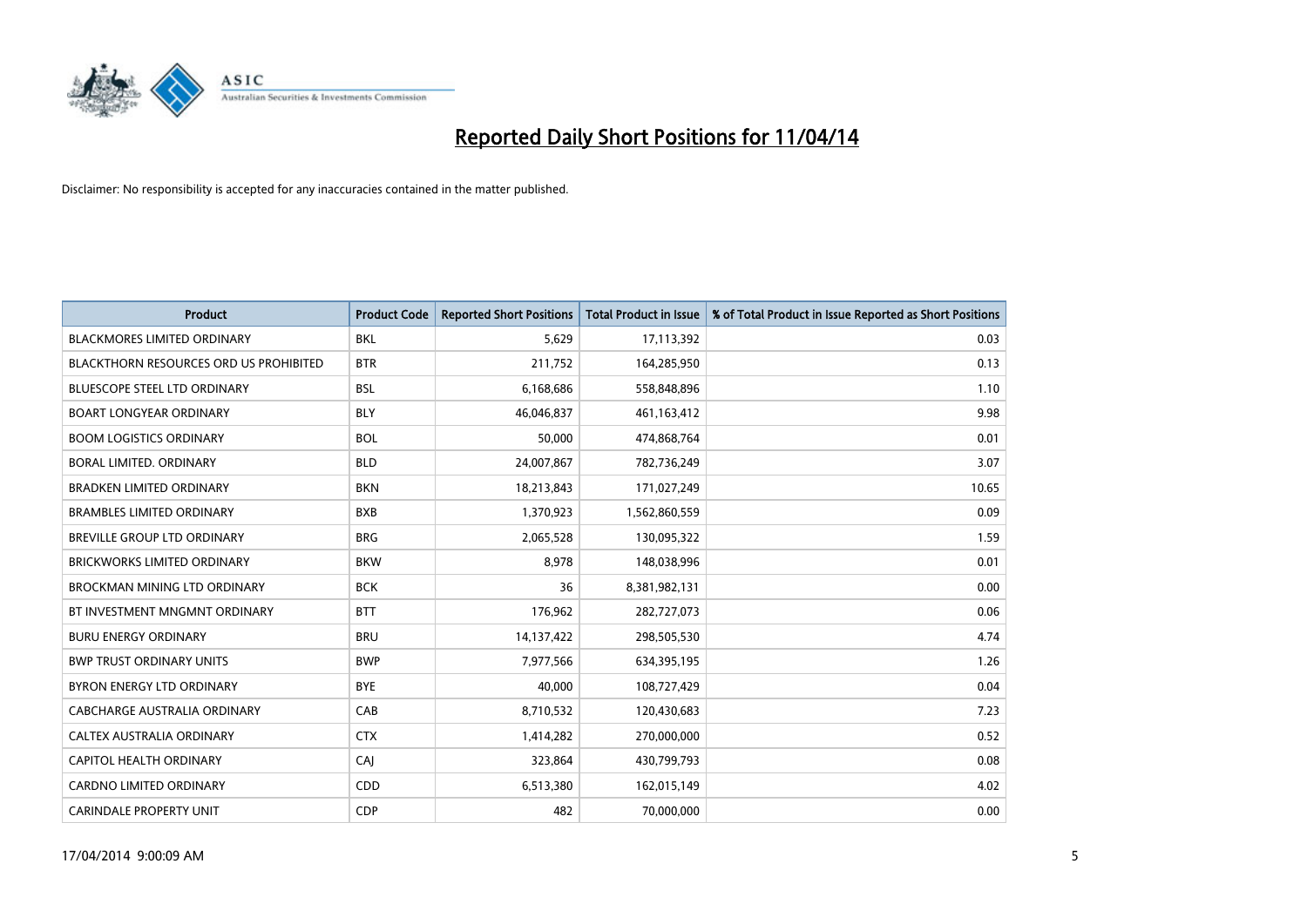

| <b>Product</b>                          | <b>Product Code</b> | <b>Reported Short Positions</b> | <b>Total Product in Issue</b> | % of Total Product in Issue Reported as Short Positions |
|-----------------------------------------|---------------------|---------------------------------|-------------------------------|---------------------------------------------------------|
| CARNARVON PETROLEUM ORDINARY            | <b>CVN</b>          | 734                             | 986,565,952                   | 0.00                                                    |
| CARSALES.COM LTD ORDINARY               | <b>CRZ</b>          | 7,198,360                       | 237,803,965                   | 3.03                                                    |
| CASH CONVERTERS ORDINARY                | CCV                 | 12,195,507                      | 428,886,124                   | 2.84                                                    |
| CEDAR WOODS PROP. ORDINARY              | <b>CWP</b>          | 62,260                          | 73,732,683                    | 0.08                                                    |
| CENTRAL PETROLEUM ORDINARY              | <b>CTP</b>          | 566,629                         | 348,718,957                   | 0.16                                                    |
| <b>CERAMIC FUEL CELLS ORDINARY</b>      | <b>CFU</b>          | 4,058                           | 1,771,524,324                 | 0.00                                                    |
| CFS RETAIL TRUST GRP STAPLED SECURITIES | <b>CFX</b>          | 83,560,032                      | 3,018,050,810                 | 2.77                                                    |
| CHALLENGER DIV.PRO. STAPLED UNITS       | <b>CDI</b>          | 123,945                         | 214,101,013                   | 0.06                                                    |
| <b>CHALLENGER LIMITED ORDINARY</b>      | <b>CGF</b>          | 727.179                         | 530,862,585                   | 0.14                                                    |
| CHARTER HALL GROUP STAPLED US PROHIBIT. | <b>CHC</b>          | 392,532                         | 347,925,558                   | 0.11                                                    |
| <b>CHARTER HALL RETAIL UNITS</b>        | <b>COR</b>          | 14,455,668                      | 369,040,750                   | 3.92                                                    |
| <b>CHORUS LIMITED ORDINARY</b>          | <b>CNU</b>          | 145,066                         | 396,369,767                   | 0.04                                                    |
| CITIGOLD CORP LTD ORDINARY              | <b>CTO</b>          | 153,427                         | 1,495,764,906                 | 0.01                                                    |
| CLINUVEL PHARMACEUT, ORDINARY           | <b>CUV</b>          | 600                             | 38,217,038                    | 0.00                                                    |
| COAL OF AFRICA LTD ORDINARY             | <b>CZA</b>          | 426                             | 1,048,368,613                 | 0.00                                                    |
| <b>COALSPUR MINES LTD ORDINARY</b>      | <b>CPL</b>          | 6,317,062                       | 641,394,435                   | 0.98                                                    |
| <b>COBAR CONSOLIDATED ORDINARY</b>      | CCU                 | 100,000                         | 329,715,353                   | 0.03                                                    |
| COCA-COLA AMATIL ORDINARY               | <b>CCL</b>          | 17,625,768                      | 763,590,249                   | 2.31                                                    |
| <b>COCHLEAR LIMITED ORDINARY</b>        | <b>COH</b>          | 9,845,576                       | 57,062,020                    | 17.25                                                   |
| <b>COCKATOO COAL ORDINARY</b>           | <b>COK</b>          | 167,987                         | 4,529,134,266                 | 0.00                                                    |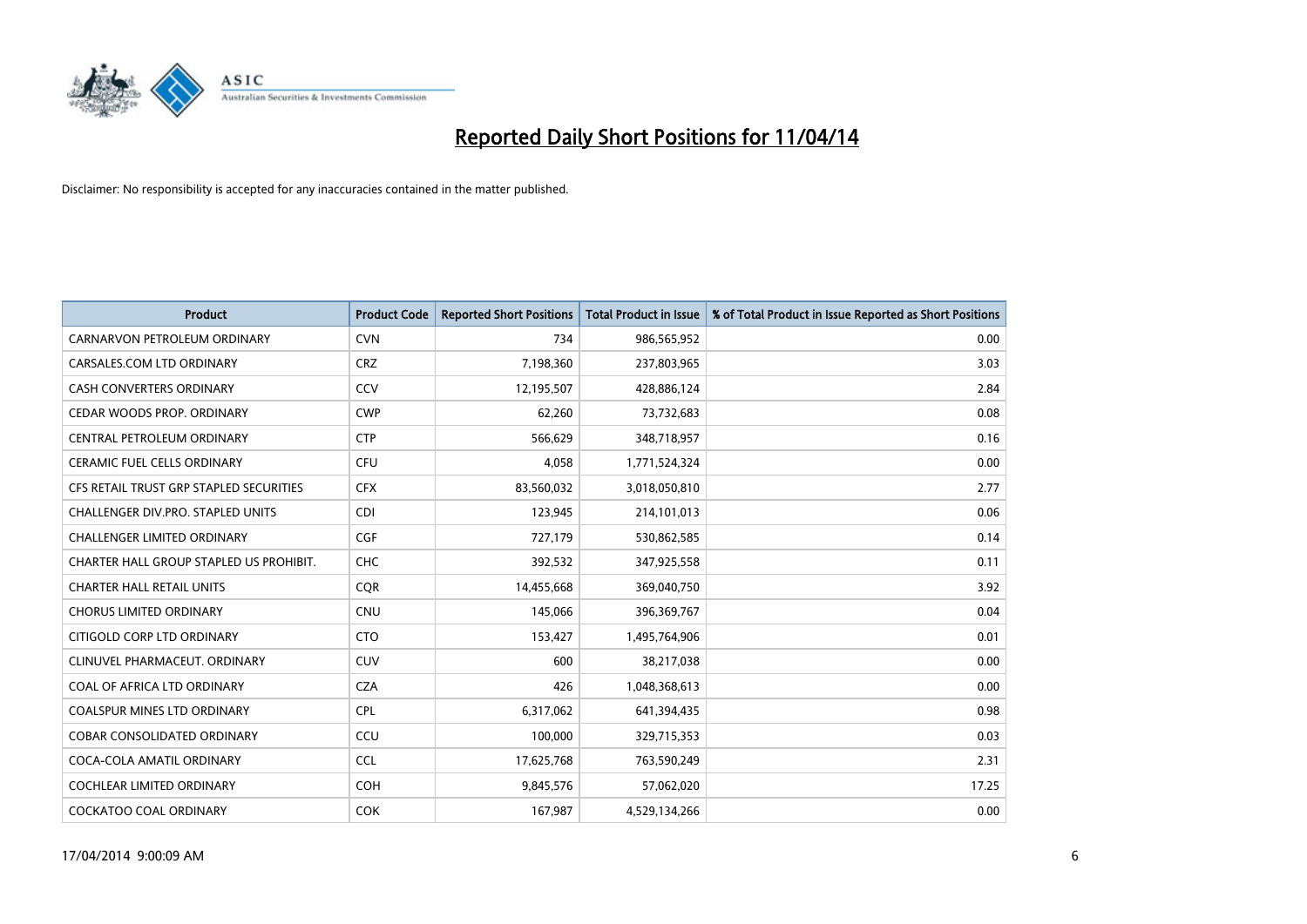

| Product                                 | <b>Product Code</b> | <b>Reported Short Positions</b> | <b>Total Product in Issue</b> | % of Total Product in Issue Reported as Short Positions |
|-----------------------------------------|---------------------|---------------------------------|-------------------------------|---------------------------------------------------------|
| <b>CODAN LIMITED ORDINARY</b>           | <b>CDA</b>          | 531,050                         | 176,969,924                   | 0.30                                                    |
| COFFEY INTERNATIONAL ORDINARY           | <b>COF</b>          | 18,923                          | 255,833,165                   | 0.01                                                    |
| <b>COKAL LTD ORDINARY</b>               | <b>CKA</b>          | 13,650                          | 471,103,926                   | 0.00                                                    |
| <b>COLLECTION HOUSE ORDINARY</b>        | <b>CLH</b>          | 2,235,396                       | 129,717,785                   | 1.72                                                    |
| <b>COLLINS FOODS LTD ORDINARY</b>       | <b>CKF</b>          | 19,176                          | 93,000,003                    | 0.02                                                    |
| COMMONWEALTH BANK, ORDINARY             | <b>CBA</b>          | 8,635,050                       | 1,621,319,194                 | 0.53                                                    |
| <b>COMMONWEALTH PROP ORDINARY UNITS</b> | <b>CPA</b>          | 149,967                         | 2,347,003,413                 | 0.01                                                    |
| <b>COMPASS RESOURCES ORDINARY</b>       | <b>CMR</b>          | 7,472                           | 1,403,744,100                 | 0.00                                                    |
| <b>COMPUTERSHARE LTD ORDINARY</b>       | <b>CPU</b>          | 14,257,147                      | 556,203,079                   | 2.56                                                    |
| <b>COOPER ENERGY LTD ORDINARY</b>       | <b>COE</b>          | 2,299                           | 329,235,509                   | 0.00                                                    |
| <b>CORP TRAVEL LIMITED ORDINARY</b>     | <b>CTD</b>          | 62,244                          | 89,890,762                    | 0.07                                                    |
| <b>COVER-MORE GRP LTD ORDINARY</b>      | <b>CVO</b>          | 3,014,227                       | 317,750,000                   | 0.95                                                    |
| <b>CREDIT CORP GROUP ORDINARY</b>       | <b>CCP</b>          | 306,649                         | 46,131,882                    | 0.66                                                    |
| <b>CROMWELL PROP STAPLED SECURITIES</b> | <b>CMW</b>          | 14,997,786                      | 1,724,697,156                 | 0.87                                                    |
| <b>CROWE HORWATH AUS ORDINARY</b>       | <b>CRH</b>          | 883,224                         | 273,005,429                   | 0.32                                                    |
| <b>CROWN RESORTS LTD ORDINARY</b>       | <b>CWN</b>          | 4,395,474                       | 728,394,185                   | 0.60                                                    |
| <b>CSG LIMITED ORDINARY</b>             | <b>CSV</b>          | 30,374                          | 278,973,075                   | 0.01                                                    |
| <b>CSL LIMITED ORDINARY</b>             | <b>CSL</b>          | 843,121                         | 482,043,532                   | 0.17                                                    |
| <b>CSR LIMITED ORDINARY</b>             | <b>CSR</b>          | 14,395,286                      | 506,000,315                   | 2.84                                                    |
| <b>CUDECO LIMITED ORDINARY</b>          | CDU                 | 8,757,549                       | 234,583,408                   | 3.73                                                    |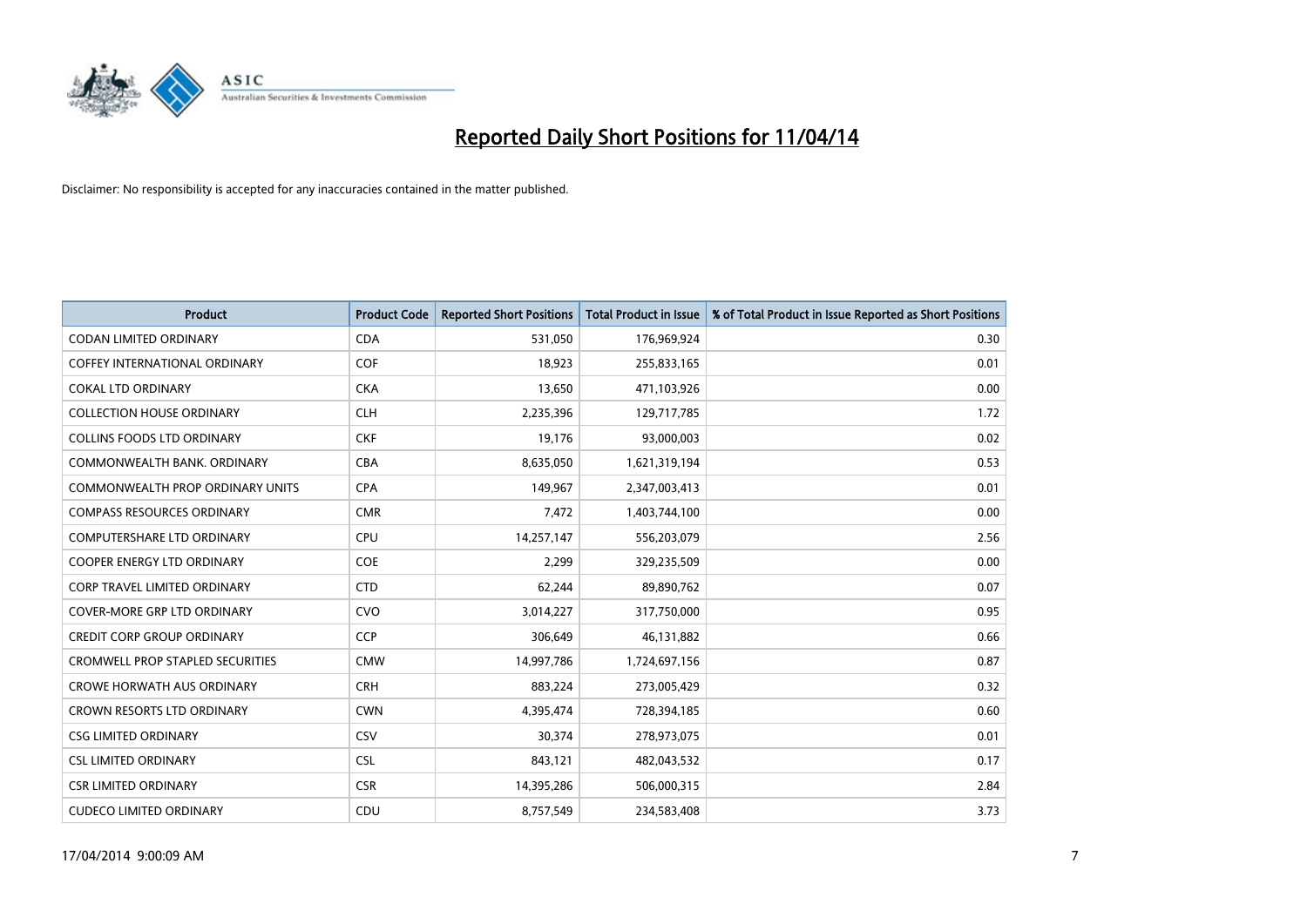

| <b>Product</b>                       | <b>Product Code</b> | <b>Reported Short Positions</b> | <b>Total Product in Issue</b> | % of Total Product in Issue Reported as Short Positions |
|--------------------------------------|---------------------|---------------------------------|-------------------------------|---------------------------------------------------------|
| DART ENERGY LTD ORDINARY             | <b>DTE</b>          | 4,222,002                       | 1,108,752,733                 | 0.38                                                    |
| DATA#3 LIMITED ORDINARY              | <b>DTL</b>          | 207,895                         | 153,974,950                   | 0.14                                                    |
| DAVID JONES LIMITED ORDINARY         | <b>DJS</b>          | 25,577,265                      | 537,137,845                   | 4.76                                                    |
| <b>DECMIL GROUP LIMITED ORDINARY</b> | <b>DCG</b>          | 1,760,348                       | 168,657,794                   | 1.04                                                    |
| DEEP YELLOW LIMITED ORDINARY         | <b>DYL</b>          | 1,600,000                       | 1,617,041,367                 | 0.10                                                    |
| DEVINE LIMITED ORDINARY              | <b>DVN</b>          | 10,000                          | 158,730,556                   | 0.01                                                    |
| DEXUS PROPERTY GROUP STAPLED UNITS   | <b>DXS</b>          | 7,972,131                       | 5,379,489,824                 | 0.15                                                    |
| DICK SMITH HLDGS ORDINARY            | <b>DSH</b>          | 12,803,034                      | 236,511,364                   | 5.41                                                    |
| DISCOVERY METALS LTD ORDINARY        | <b>DML</b>          | 3,008,614                       | 560,034,418                   | 0.54                                                    |
| DOMINO PIZZA ENTERPR ORDINARY        | <b>DMP</b>          | 1,730,835                       | 85,915,713                    | 2.01                                                    |
| DONACO INTERNATIONAL ORDINARY        | <b>DNA</b>          | 2,118,874                       | 430,199,612                   | 0.49                                                    |
| DOWNER EDI LIMITED ORDINARY          | <b>DOW</b>          | 15,589,091                      | 435,399,975                   | 3.58                                                    |
| DRAGON MINING LTD ORDINARY           | <b>DRA</b>          | 50,000                          | 88,840,613                    | 0.06                                                    |
| DRILLSEARCH ENERGY ORDINARY          | <b>DLS</b>          | 13,549,099                      | 432,965,895                   | 3.13                                                    |
| DUET GROUP STAPLED US PROHIBIT.      | <b>DUE</b>          | 17,357,484                      | 1,317,809,323                 | 1.32                                                    |
| DULUXGROUP LIMITED ORDINARY          | <b>DLX</b>          | 1,968,463                       | 381,093,950                   | 0.52                                                    |
| DWS LTD ORDINARY                     | <b>DWS</b>          | 7,001                           | 132,362,763                   | 0.01                                                    |
| ECHO ENTERTAINMENT ORDINARY          | <b>EGP</b>          | 34,559,396                      | 825,672,730                   | 4.19                                                    |
| <b>ELDERS LIMITED ORDINARY</b>       | <b>ELD</b>          | 19,776,311                      | 455,013,329                   | 4.35                                                    |
| ELEMENTAL MINERALS ORDINARY          | <b>ELM</b>          | 170,287                         | 303,263,391                   | 0.06                                                    |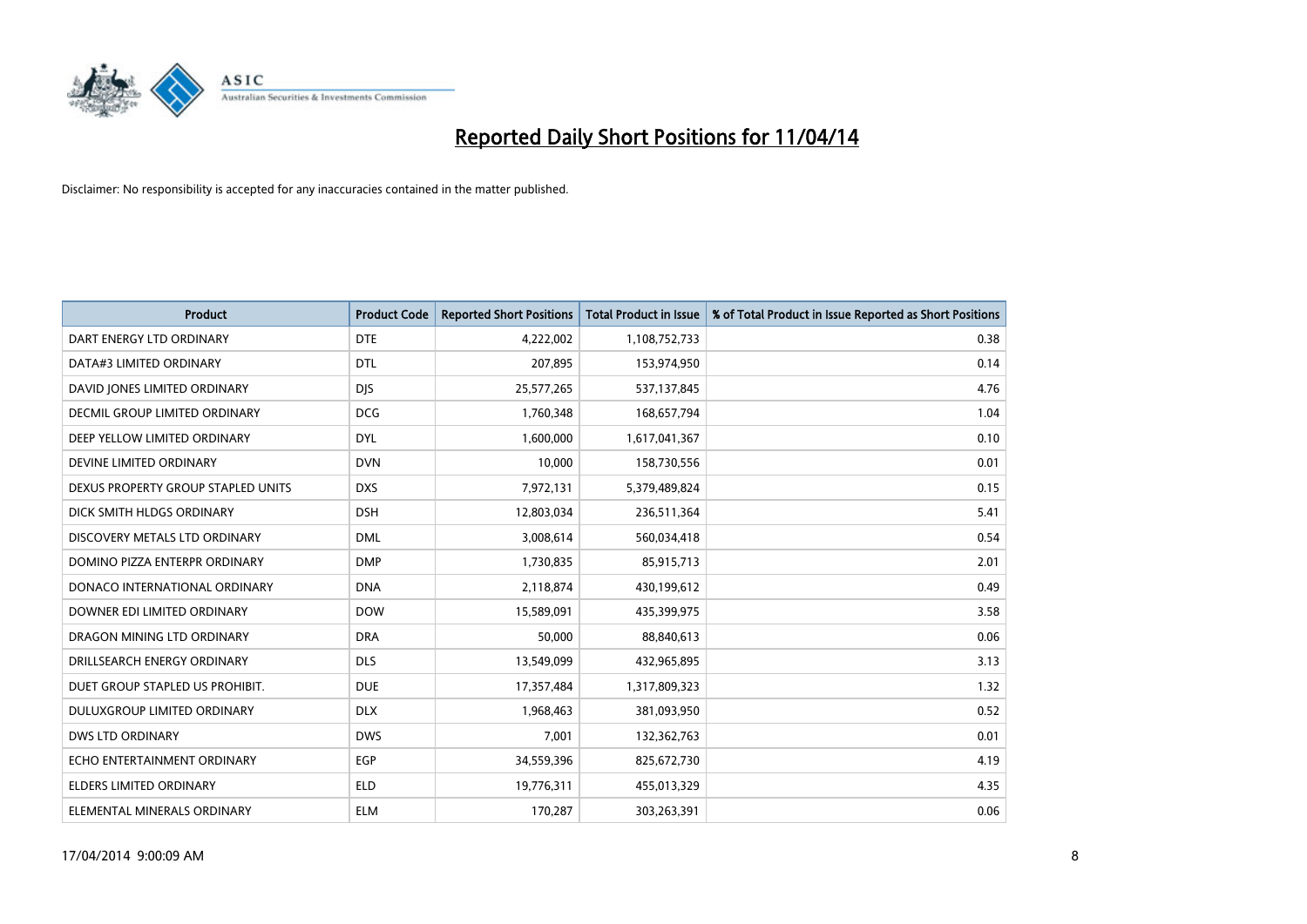

| <b>Product</b>                         | <b>Product Code</b> | <b>Reported Short Positions</b> | <b>Total Product in Issue</b> | % of Total Product in Issue Reported as Short Positions |
|----------------------------------------|---------------------|---------------------------------|-------------------------------|---------------------------------------------------------|
| <b>EMECO HOLDINGS ORDINARY</b>         | <b>EHL</b>          | 15,925,523                      | 599,675,707                   | 2.66                                                    |
| <b>ENDEAVOUR MIN CORP CDI 1:1</b>      | <b>EVR</b>          | 31,265                          | 59,800,104                    | 0.05                                                    |
| ENERGY RESOURCES ORDINARY 'A'          | <b>ERA</b>          | 8,458,059                       | 517,725,062                   | 1.63                                                    |
| <b>ENERGY WORLD CORPOR, ORDINARY</b>   | <b>EWC</b>          | 42,845,005                      | 1,734,166,672                 | 2.47                                                    |
| <b>ENVESTRA LIMITED ORDINARY</b>       | <b>ENV</b>          | 526,420                         | 1,796,808,474                 | 0.03                                                    |
| EQUATORIAL RES LTD ORDINARY            | EQX                 | 2,042                           | 122,185,353                   | 0.00                                                    |
| ERM POWER LIMITED ORDINARY             | EPW                 | 1,251,620                       | 239,269,727                   | 0.52                                                    |
| ESERVGLOBAL LIMITED ORDINARY           | ESV                 | 2,000,000                       | 253,545,997                   | 0.79                                                    |
| ETHANE PIPELINE STAPLED SECURITIES     | <b>EPX</b>          | 9,488                           | 69,302,275                    | 0.01                                                    |
| EVOLUTION MINING LTD ORDINARY          | <b>EVN</b>          | 28,035,370                      | 709,989,453                   | 3.95                                                    |
| FAIRFAX MEDIA LTD ORDINARY             | <b>FXJ</b>          | 100,695,844                     | 2,351,955,725                 | 4.28                                                    |
| FANTASTIC HOLDINGS ORDINARY            | FAN                 | 19,007                          | 103,068,398                   | 0.02                                                    |
| <b>FAR LTD ORDINARY</b>                | <b>FAR</b>          | 27,431,128                      | 2,499,846,742                 | 1.10                                                    |
| FEDERATION CNTRES ORD/UNIT STAPLED SEC | <b>FDC</b>          | 4,042,838                       | 1,427,641,565                 | 0.28                                                    |
| FISHER & PAYKEL H. ORDINARY            | <b>FPH</b>          | 1,532,730                       | 551,115,184                   | 0.28                                                    |
| FLEETWOOD CORP ORDINARY                | <b>FWD</b>          | 2,451,105                       | 60,581,211                    | 4.05                                                    |
| FLETCHER BUILDING ORDINARY             | <b>FBU</b>          | 1,330,435                       | 687,854,788                   | 0.19                                                    |
| FLEXIGROUP LIMITED ORDINARY            | <b>FXL</b>          | 1,189,415                       | 304,096,060                   | 0.39                                                    |
| FLIGHT CENTRE TRAVEL ORDINARY          | <b>FLT</b>          | 5,924,977                       | 100,558,707                   | 5.89                                                    |
| FLINDERS MINES LTD DEFERRED            | <b>FMSN</b>         | 327,322                         | 300,125,000                   | 0.11                                                    |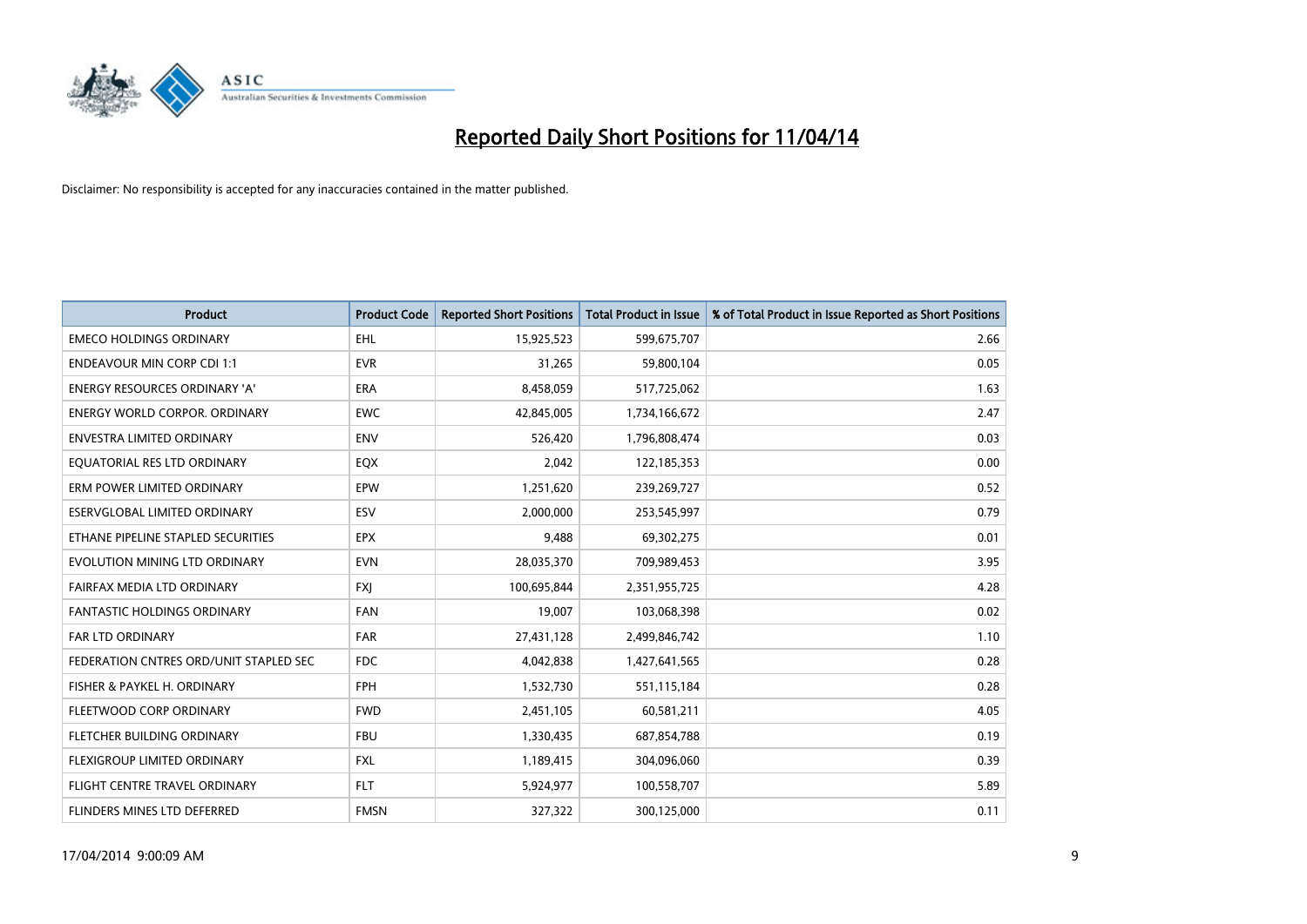

| <b>Product</b>                             | <b>Product Code</b> | <b>Reported Short Positions</b> | <b>Total Product in Issue</b> | % of Total Product in Issue Reported as Short Positions |
|--------------------------------------------|---------------------|---------------------------------|-------------------------------|---------------------------------------------------------|
| <b>FLINDERS MINES LTD ORDINARY</b>         | <b>FMS</b>          | 5,588,305                       | 2,100,866,748                 | 0.27                                                    |
| FOCUS MINERALS LTD ORDINARY                | <b>FML</b>          | 10,000,000                      | 9,137,375,877                 | 0.11                                                    |
| FONTERRA SHARE FUND ORDINARY UNITS         | <b>FSF</b>          | 3,029                           | 106,627,436                   | 0.00                                                    |
| FORGE GROUP LIMITED ORDINARY               | FGE                 | 2,714,488                       | 86,169,014                    | 3.15                                                    |
| FORTESCUE METALS GRP ORDINARY              | <b>FMG</b>          | 148,709,856                     | 3,113,798,151                 | 4.78                                                    |
| <b>G.U.D. HOLDINGS ORDINARY</b>            | GUD                 | 2,816,528                       | 71,241,319                    | 3.95                                                    |
| <b>G8 EDUCATION LIMITED ORDINARY</b>       | <b>GEM</b>          | 10,339,967                      | 315,640,876                   | 3.28                                                    |
| <b>GALAXY RESOURCES ORDINARY</b>           | GXY                 | 329,458                         | 1,027,073,389                 | 0.03                                                    |
| <b>GALILEO JAPAN TRUST UNIT</b>            | GIT                 | 507,678                         | 106,444,665                   | 0.48                                                    |
| <b>GBST HOLDINGS., ORDINARY</b>            | <b>GBT</b>          | 32,492                          | 66,561,725                    | 0.05                                                    |
| <b>GDI PROPERTY GRP STAPLED SECURITIES</b> | GDI                 | 3,002,781                       | 567,575,025                   | 0.53                                                    |
| <b>GENETIC TECHNOLOGIES ORDINARY</b>       | GTG                 | 2,136,360                       | 647,339,902                   | 0.33                                                    |
| <b>GEODYNAMICS LIMITED ORDINARY</b>        | GDY                 | 819                             | 406,452,608                   | 0.00                                                    |
| GI DYNAMICS, INC CDI US PROHIBITED         | GID                 | 921,000                         | 398,231,465                   | 0.23                                                    |
| <b>GINDALBIE METALS LTD ORDINARY</b>       | GBG                 | 39,851,888                      | 1,493,660,842                 | 2.67                                                    |
| <b>GOODMAN FIELDER. ORDINARY</b>           | <b>GFF</b>          | 59,463,575                      | 1,955,559,207                 | 3.04                                                    |
| <b>GOODMAN GROUP STAPLED</b>               | GMG                 | 4,085,685                       | 1,727,685,976                 | 0.24                                                    |
| <b>GPT GROUP STAPLED SEC.</b>              | <b>GPT</b>          | 8,833,686                       | 1,685,779,634                 | 0.52                                                    |
| <b>GRAINCORP LIMITED A CLASS ORDINARY</b>  | <b>GNC</b>          | 4,682,432                       | 228,855,628                   | 2.05                                                    |
| <b>GRANGE RESOURCES. ORDINARY</b>          | GRR                 | 4,616,683                       | 1,157,097,869                 | 0.40                                                    |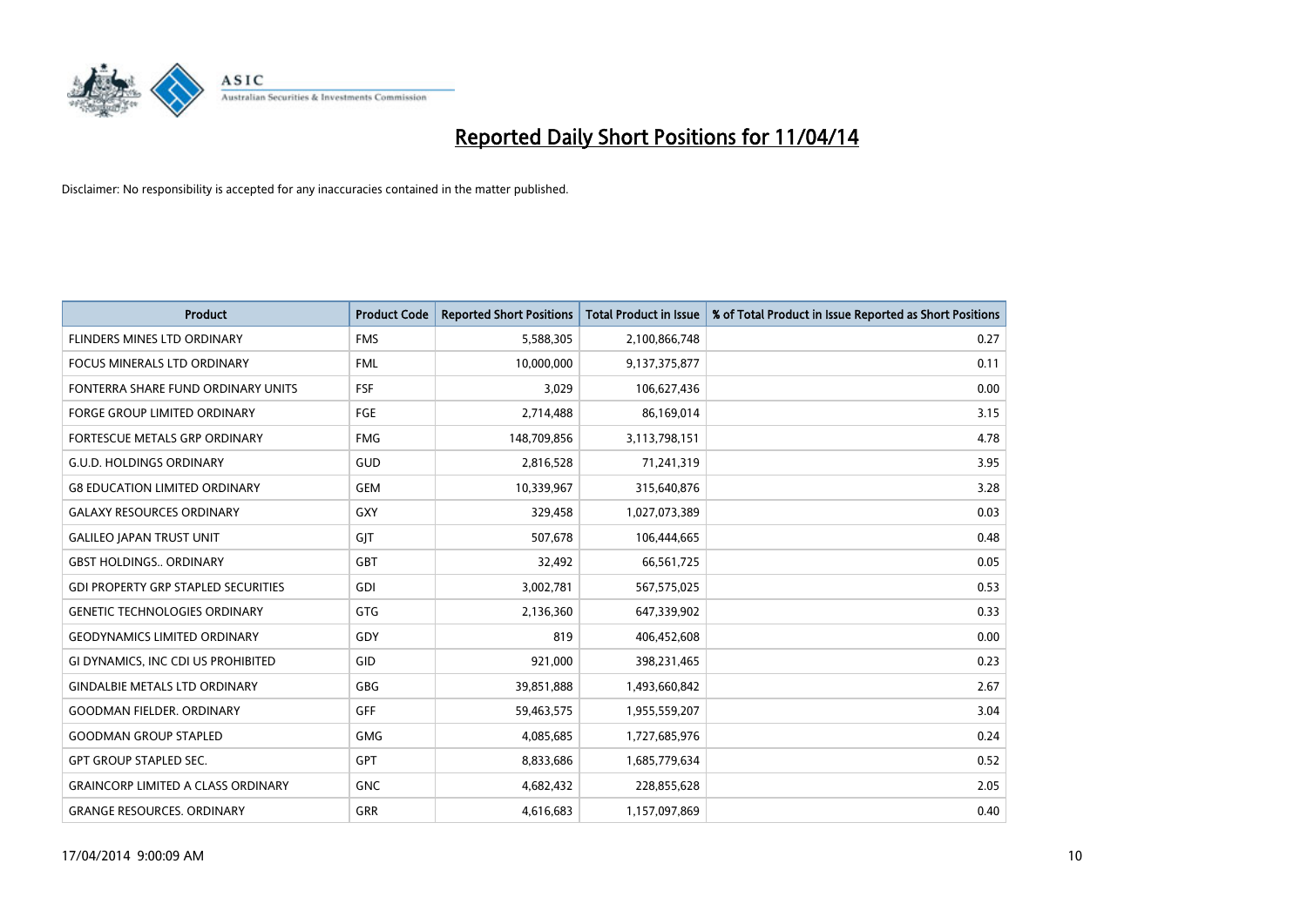

| <b>Product</b>                                   | <b>Product Code</b> | <b>Reported Short Positions</b> | <b>Total Product in Issue</b> | % of Total Product in Issue Reported as Short Positions |
|--------------------------------------------------|---------------------|---------------------------------|-------------------------------|---------------------------------------------------------|
| <b>GREENCROSS LIMITED ORDINARY</b>               | <b>GXL</b>          | 290                             | 90,893,174                    | 0.00                                                    |
| <b>GREENLAND MIN EN LTD ORDINARY</b>             | GGG                 | 3,702,984                       | 575,497,356                   | 0.64                                                    |
| <b>GROWTHPOINT PROPERTY ORD/UNIT STAPLED SEC</b> | GOZ                 | 2,926                           | 488,029,437                   | 0.00                                                    |
| <b>GRYPHON MINERALS LTD ORDINARY</b>             | GRY                 | 3,963,087                       | 400,889,282                   | 0.99                                                    |
| <b>GUILDFORD COAL LTD ORDINARY</b>               | <b>GUF</b>          | 216,030                         | 761,857,020                   | 0.03                                                    |
| <b>GUINNESS PEAT GROUP. CDI 1:1</b>              | <b>GPG</b>          | 81,925                          | 173,712,997                   | 0.05                                                    |
| <b>GWA GROUP LTD ORDINARY</b>                    | <b>GWA</b>          | 10,288,081                      | 306,533,770                   | 3.36                                                    |
| HARVEY NORMAN ORDINARY                           | <b>HVN</b>          | 69,316,923                      | 1,062,316,784                 | 6.53                                                    |
| <b>HENDERSON GROUP CDI 1:1</b>                   | <b>HGG</b>          | 1,587,627                       | 639,330,231                   | 0.25                                                    |
| HFA HOLDINGS LIMITED ORDINARY                    | <b>HFA</b>          | 3,809                           | 118,738,157                   | 0.00                                                    |
| <b>HIGHLANDS PACIFIC ORDINARY</b>                | <b>HIG</b>          | 10,001                          | 854,261,346                   | 0.00                                                    |
| HILLGROVE RES LTD ORDINARY                       | <b>HGO</b>          | 545,339                         | 1,180,889,221                 | 0.05                                                    |
| <b>HILLS LTD ORDINARY</b>                        | <b>HIL</b>          | 500,000                         | 235,641,350                   | 0.21                                                    |
| HORIZON OIL LIMITED ORDINARY                     | <b>HZN</b>          | 95,043,879                      | 1,301,147,932                 | 7.30                                                    |
| HOT CHILI LTD ORDINARY                           | <b>HCH</b>          | 10,000                          | 347,732,196                   | 0.00                                                    |
| <b>HOTEL PROPERTY STAPLED</b>                    | <b>HPI</b>          | 75,526                          | 132,870,000                   | 0.06                                                    |
| <b>IBUY GROUP LTD ORDINARY</b>                   | <b>IBY</b>          | 1,301,274                       | 359,305,037                   | 0.36                                                    |
| <b>ICAR ASIA LTD ORDINARY</b>                    | ICQ                 | 3,183                           | 121,346,281                   | 0.00                                                    |
| <b>ICON ENERGY LIMITED ORDINARY</b>              | <b>ICN</b>          | 30,000                          | 615,774,351                   | 0.00                                                    |
| <b>IINET LIMITED ORDINARY</b>                    | <b>IIN</b>          | 2,393,682                       | 161,238,847                   | 1.48                                                    |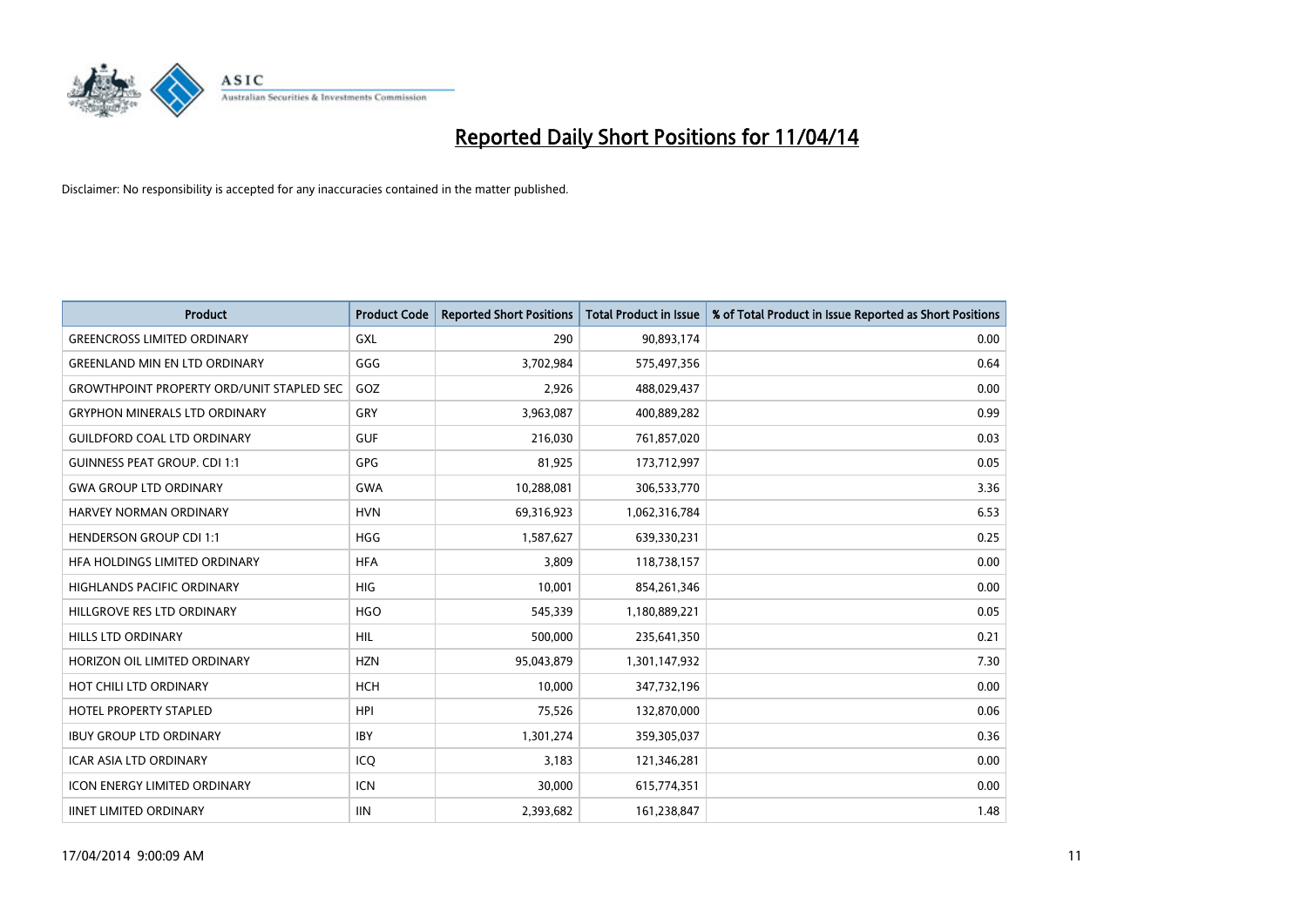

| <b>Product</b>                                  | <b>Product Code</b> | <b>Reported Short Positions</b> | <b>Total Product in Issue</b> | % of Total Product in Issue Reported as Short Positions |
|-------------------------------------------------|---------------------|---------------------------------|-------------------------------|---------------------------------------------------------|
| <b>ILUKA RESOURCES ORDINARY</b>                 | <b>ILU</b>          | 42,417,551                      | 418,700,517                   | 10.13                                                   |
| <b>IMDEX LIMITED ORDINARY</b>                   | <b>IMD</b>          | 5,041,729                       | 210,473,188                   | 2.40                                                    |
| <b>INCITEC PIVOT ORDINARY</b>                   | IPL                 | 25,925,605                      | 1,644,919,097                 | 1.58                                                    |
| INDEPENDENCE GROUP ORDINARY                     | <b>IGO</b>          | 2,342,355                       | 233,323,905                   | 1.00                                                    |
| <b>INDOCHINE MINING LTD ORDINARY</b>            | <b>IDC</b>          | 18,008                          | 1,003,497,126                 | 0.00                                                    |
| <b>INDOPHIL RESOURCES ORDINARY</b>              | <b>IRN</b>          | 468,368                         | 1,203,146,194                 | 0.04                                                    |
| <b>INDUSTRIA REIT STAPLED</b>                   | <b>IDR</b>          | 4,752                           | 125,000,001                   | 0.00                                                    |
| INFIGEN ENERGY STAPLED SECURITIES               | <b>IFN</b>          | 3,172,404                       | 764,993,434                   | 0.41                                                    |
| <b>INGENIA GROUP STAPLED SECURITIES</b>         | <b>INA</b>          | 930,956                         | 676,240,232                   | 0.14                                                    |
| <b>INSURANCE AUSTRALIA ORDINARY</b>             | <b>IAG</b>          | 22,306,074                      | 2,341,618,048                 | 0.95                                                    |
| <b>INTREPID MINES ORDINARY</b>                  | <b>IAU</b>          | 18,755,217                      | 556,689,740                   | 3.37                                                    |
| <b>INVESTA OFFICE FUND STAPLED SECURITIES</b>   | <b>IOF</b>          | 1,167,579                       | 614,047,458                   | 0.19                                                    |
| <b>INVOCARE LIMITED ORDINARY</b>                | <b>IVC</b>          | 4,378,976                       | 110,030,298                   | 3.98                                                    |
| <b>IOOF HOLDINGS LTD ORDINARY</b>               | IFL                 | 2,155,268                       | 232,118,034                   | 0.93                                                    |
| <b>IPROPERTY GROUP LTD ORDINARY</b>             | <b>IPP</b>          | 303,217                         | 181,579,840                   | 0.17                                                    |
| <b>IRESS LIMITED ORDINARY</b>                   | <b>IRE</b>          | 622,961                         | 158,585,126                   | 0.39                                                    |
| <b>IRON ORE HOLDINGS ORDINARY</b>               | <b>IOH</b>          | 26,197                          | 161,174,005                   | 0.02                                                    |
| <b>ISELECT LTD ORDINARY</b>                     | <b>ISU</b>          | 311,320                         | 260,889,894                   | 0.12                                                    |
| <b>JAMES HARDIE INDUST CHESS DEPOSITARY INT</b> | <b>IHX</b>          | 4,007,814                       | 445,033,502                   | 0.90                                                    |
| <b>JB HI-FI LIMITED ORDINARY</b>                | <b>IBH</b>          | 13,001,221                      | 100,385,400                   | 12.95                                                   |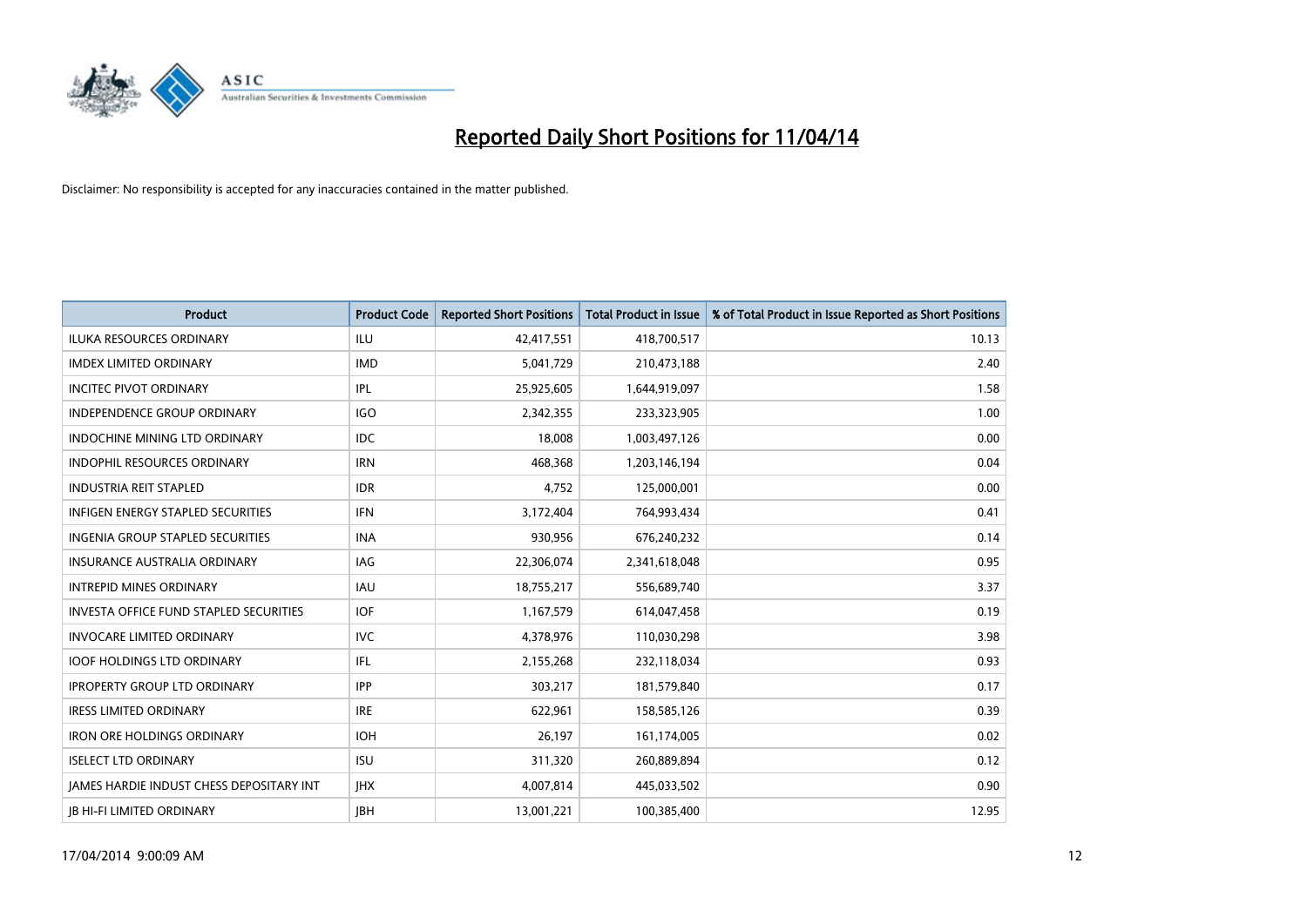

| <b>Product</b>                        | <b>Product Code</b> | <b>Reported Short Positions</b> | <b>Total Product in Issue</b> | % of Total Product in Issue Reported as Short Positions |
|---------------------------------------|---------------------|---------------------------------|-------------------------------|---------------------------------------------------------|
| <b>KAGARA LTD ORDINARY</b>            | KZL                 | 3,349,269                       | 798,953,117                   | 0.42                                                    |
| KAROON GAS AUSTRALIA ORDINARY         | <b>KAR</b>          | 13,474,909                      | 255,841,581                   | 5.27                                                    |
| KATHMANDU HOLD LTD ORDINARY           | <b>KMD</b>          | 189,495                         | 200,473,338                   | 0.09                                                    |
| <b>KBL MINING LIMITED ORDINARY</b>    | <b>KBL</b>          | 1,820                           | 393,535,629                   | 0.00                                                    |
| KINGSGATE CONSOLID. ORDINARY          | <b>KCN</b>          | 10,915,546                      | 192,691,879                   | 5.66                                                    |
| KINGSROSE MINING LTD ORDINARY         | <b>KRM</b>          | 260,442                         | 358,611,493                   | 0.07                                                    |
| LEIGHTON HOLDINGS ORDINARY            | LEI                 | 12,483,271                      | 337,965,688                   | 3.69                                                    |
| LEND LEASE GROUP UNIT/ORD STAPLED     | LLC                 | 4,247,118                       | 577,475,833                   | 0.74                                                    |
| LIQUEFIED NATURAL ORDINARY            | <b>LNG</b>          | 863                             | 355,829,015                   | 0.00                                                    |
| LYCOPODIUM LIMITED ORDINARY           | LYL                 | 1,001                           | 38,955,103                    | 0.00                                                    |
| LYNAS CORPORATION ORDINARY            | <b>LYC</b>          | 131,545,319                     | 1,961,185,594                 | 6.71                                                    |
| M2 GRP LTD ORDINARY                   | <b>MTU</b>          | 18,269,919                      | 179,511,351                   | 10.18                                                   |
| <b>MACA LIMITED ORDINARY</b>          | <b>MLD</b>          | 178,635                         | 202,676,373                   | 0.09                                                    |
| <b>MACMAHON HOLDINGS ORDINARY</b>     | <b>MAH</b>          | 24,964                          | 1,261,699,966                 | 0.00                                                    |
| MACO ATLAS ROADS GRP ORDINARY STAPLED | <b>MQA</b>          | 6,504,399                       | 487,230,540                   | 1.33                                                    |
| MACQUARIE GROUP LTD ORDINARY          | <b>MOG</b>          | 1,274,636                       | 321,074,750                   | 0.40                                                    |
| MAGELLAN FIN GRP LTD ORDINARY         | <b>MFG</b>          | 2,178,577                       | 157,268,525                   | 1.39                                                    |
| <b>MATRIX C &amp; E LTD ORDINARY</b>  | <b>MCE</b>          | 2,855,416                       | 94,555,428                    | 3.02                                                    |
| MAVERICK DRILLING ORDINARY            | <b>MAD</b>          | 7,012,326                       | 533,885,763                   | 1.31                                                    |
| <b>MAXITRANS INDUSTRIES ORDINARY</b>  | <b>MXI</b>          | 345,971                         | 185,075,653                   | 0.19                                                    |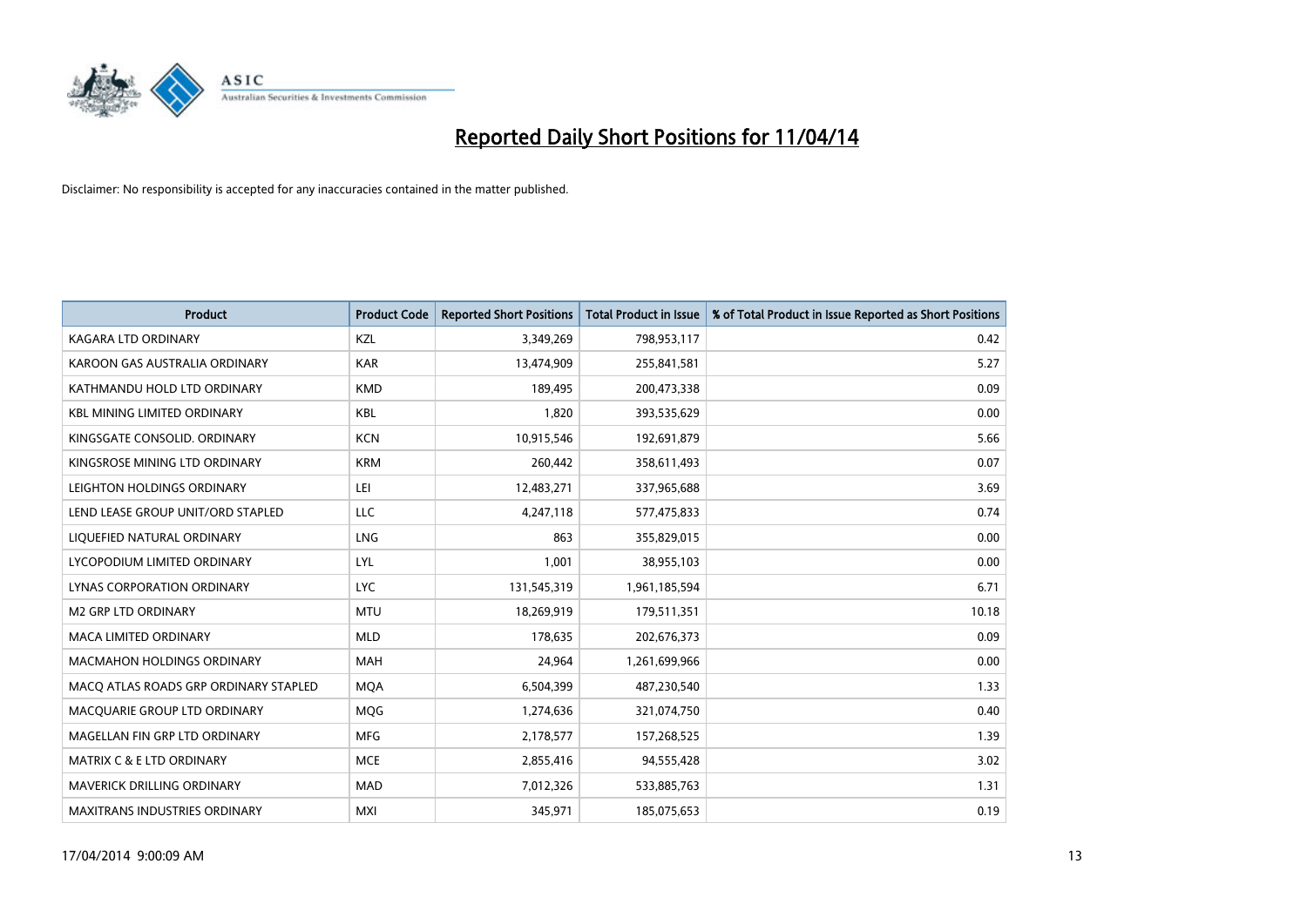

| <b>Product</b>                  | <b>Product Code</b> | <b>Reported Short Positions</b> | <b>Total Product in Issue</b> | % of Total Product in Issue Reported as Short Positions |
|---------------------------------|---------------------|---------------------------------|-------------------------------|---------------------------------------------------------|
| MAYNE PHARMA LTD ORDINARY       | <b>MYX</b>          | 785,793                         | 586,651,477                   | 0.13                                                    |
| MCALEESE LTD ORDINARY           | <b>MCS</b>          | 14,346                          | 287,365,502                   | 0.00                                                    |
| MCMILLAN SHAKESPEARE ORDINARY   | <b>MMS</b>          | 198,541                         | 74,523,965                    | 0.27                                                    |
| MCPHERSON'S LTD ORDINARY        | <b>MCP</b>          | 169,250                         | 93,994,381                    | 0.18                                                    |
| MEDUSA MINING LTD ORDINARY      | <b>MML</b>          | 6,235,608                       | 207,794,301                   | 3.00                                                    |
| MELBOURNE IT LIMITED ORDINARY   | <b>MLB</b>          | 1,423                           | 92,944,392                    | 0.00                                                    |
| <b>MERMAID MARINE ORDINARY</b>  | <b>MRM</b>          | 5,846,786                       | 366,741,299                   | 1.59                                                    |
| MESOBLAST LIMITED ORDINARY      | <b>MSB</b>          | 19,379,909                      | 321,210,394                   | 6.03                                                    |
| METALS X LIMITED ORDINARY       | <b>MLX</b>          | 608,000                         | 1,655,386,110                 | 0.04                                                    |
| METCASH LIMITED ORDINARY        | <b>MTS</b>          | 106,784,040                     | 888,338,048                   | 12.02                                                   |
| MIGHTY RIVER POWER ORDINARY     | <b>MYT</b>          | 3,675,711                       | 1,400,012,517                 | 0.26                                                    |
| MILLENNIUM MIN LTD ORDINARY     | <b>MOY</b>          | 2,316                           | 217,695,372                   | 0.00                                                    |
| MINCOR RESOURCES NL ORDINARY    | <b>MCR</b>          | 85,266                          | 188,208,274                   | 0.05                                                    |
| MINERAL DEPOSITS ORDINARY       | <b>MDL</b>          | 637,395                         | 103,538,786                   | 0.62                                                    |
| MINERAL RESOURCES, ORDINARY     | <b>MIN</b>          | 6,702,267                       | 186,312,198                   | 3.60                                                    |
| MINT WIRELESS ORDINARY          | <b>MNW</b>          | 1,144,716                       | 407,372,395                   | 0.28                                                    |
| MIRABELA NICKEL LTD ORDINARY    | <b>MBN</b>          | 18,456,648                      | 876,801,147                   | 2.10                                                    |
| MIRVAC GROUP STAPLED SECURITIES | <b>MGR</b>          | 1,295,494                       | 3,692,279,772                 | 0.04                                                    |
| MOBILE EMBRACE LTD ORDINARY     | <b>MBE</b>          | 1,794                           | 369,270,098                   | 0.00                                                    |
| MOLOPO ENERGY LTD ORDINARY      | <b>MPO</b>          | 268,667                         | 247,275,840                   | 0.11                                                    |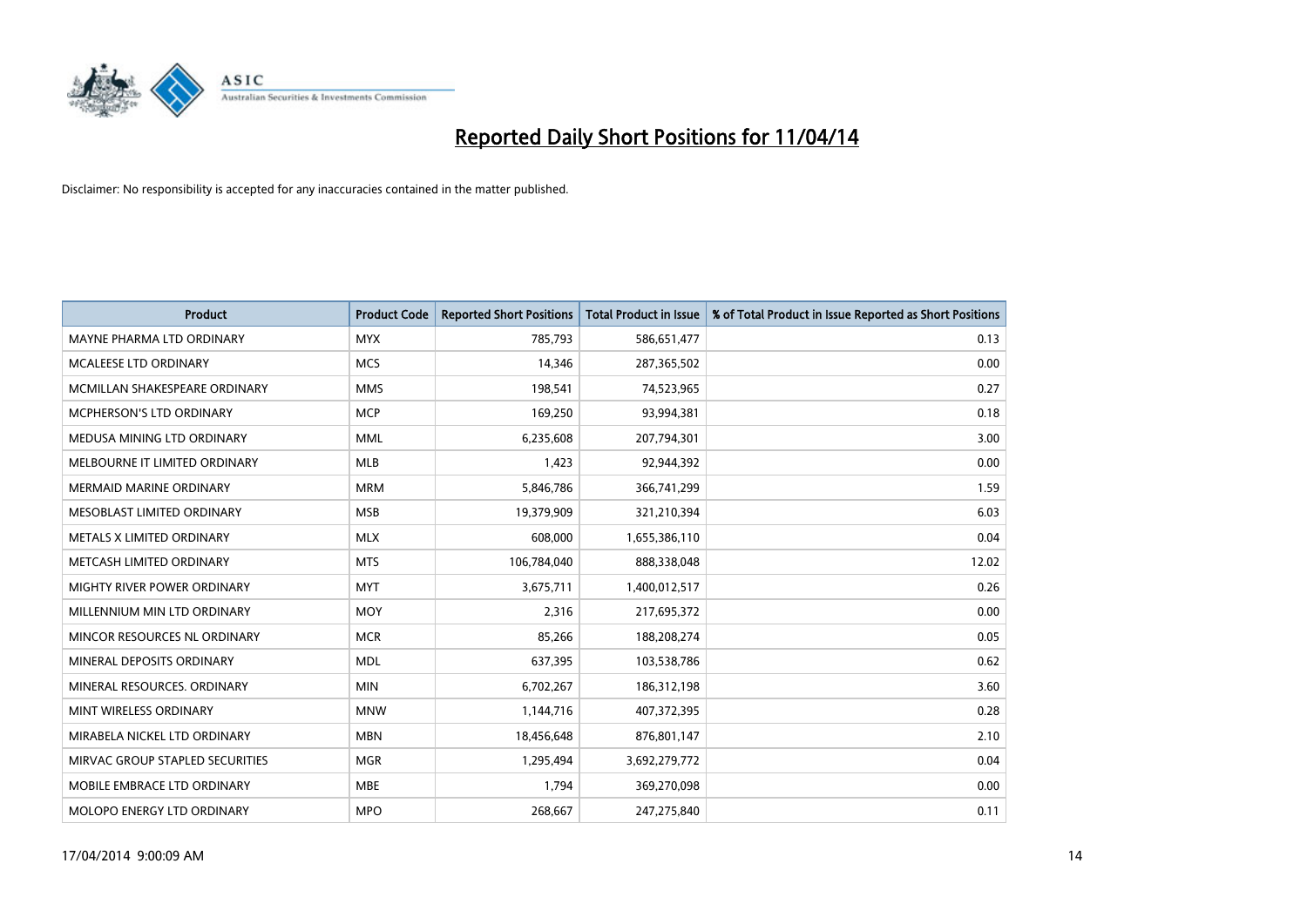

| <b>Product</b>                    | <b>Product Code</b> | <b>Reported Short Positions</b> | <b>Total Product in Issue</b> | % of Total Product in Issue Reported as Short Positions |
|-----------------------------------|---------------------|---------------------------------|-------------------------------|---------------------------------------------------------|
| MONADELPHOUS GROUP ORDINARY       | <b>MND</b>          | 12,314,560                      | 92,679,570                    | 13.29                                                   |
| MORTGAGE CHOICE LTD ORDINARY      | MOC                 | 3,976                           | 123,780,387                   | 0.00                                                    |
| <b>MOUNT GIBSON IRON ORDINARY</b> | <b>MGX</b>          | 10,990,783                      | 1,090,584,232                 | 1.01                                                    |
| MULTIPLEX SITES SITES             | <b>MXUPA</b>        | 1,670                           | 4,500,000                     | 0.04                                                    |
| MURCHISON METALS LTD ORDINARY     | <b>MMX</b>          | 216,096                         | 450,497,346                   | 0.05                                                    |
| MYER HOLDINGS LTD ORDINARY        | <b>MYR</b>          | 65,979,527                      | 585,684,551                   | 11.27                                                   |
| NANOSONICS LIMITED ORDINARY       | <b>NAN</b>          | 193,539                         | 263,798,826                   | 0.07                                                    |
| NATIONAL AUST. BANK ORDINARY      | <b>NAB</b>          | 6,024,703                       | 2,353,771,760                 | 0.26                                                    |
| NATIONAL STORAGE STAPLED          | <b>NSR</b>          | 1,398,249                       | 244,897,097                   | 0.57                                                    |
| NAVITAS LIMITED ORDINARY          | <b>NVT</b>          | 2,899,892                       | 375,712,581                   | 0.77                                                    |
| NEARMAP LTD ORDINARY              | <b>NEA</b>          | 59,090                          | 337,346,101                   | 0.02                                                    |
| NEON ENERGY LIMITED ORDINARY      | <b>NEN</b>          | 242,166                         | 553,037,848                   | 0.04                                                    |
| NEW HOPE CORPORATION ORDINARY     | <b>NHC</b>          | 810,654                         | 830,933,112                   | 0.10                                                    |
| NEWCREST MINING ORDINARY          | <b>NCM</b>          | 7,131,037                       | 766,510,971                   | 0.93                                                    |
| NEWS CORP A NON-VOTING CDI        | <b>NWSLV</b>        | 407,961                         | 3,115,091                     | 13.10                                                   |
| NEWS CORP B VOTING CDI            | <b>NWS</b>          | 2,172,796                       | 20,237,280                    | 10.74                                                   |
| NEWSAT LIMITED ORDINARY           | <b>NWT</b>          | 5,885,678                       | 612,199,841                   | 0.96                                                    |
| NEXTDC LIMITED ORDINARY           | <b>NXT</b>          | 10,662,721                      | 193,154,486                   | 5.52                                                    |
| NEXUS ENERGY LIMITED ORDINARY     | <b>NXS</b>          | 1,462,101                       | 1,330,219,459                 | 0.11                                                    |
| NIB HOLDINGS LIMITED ORDINARY     | <b>NHF</b>          | 3,397,966                       | 439,004,182                   | 0.77                                                    |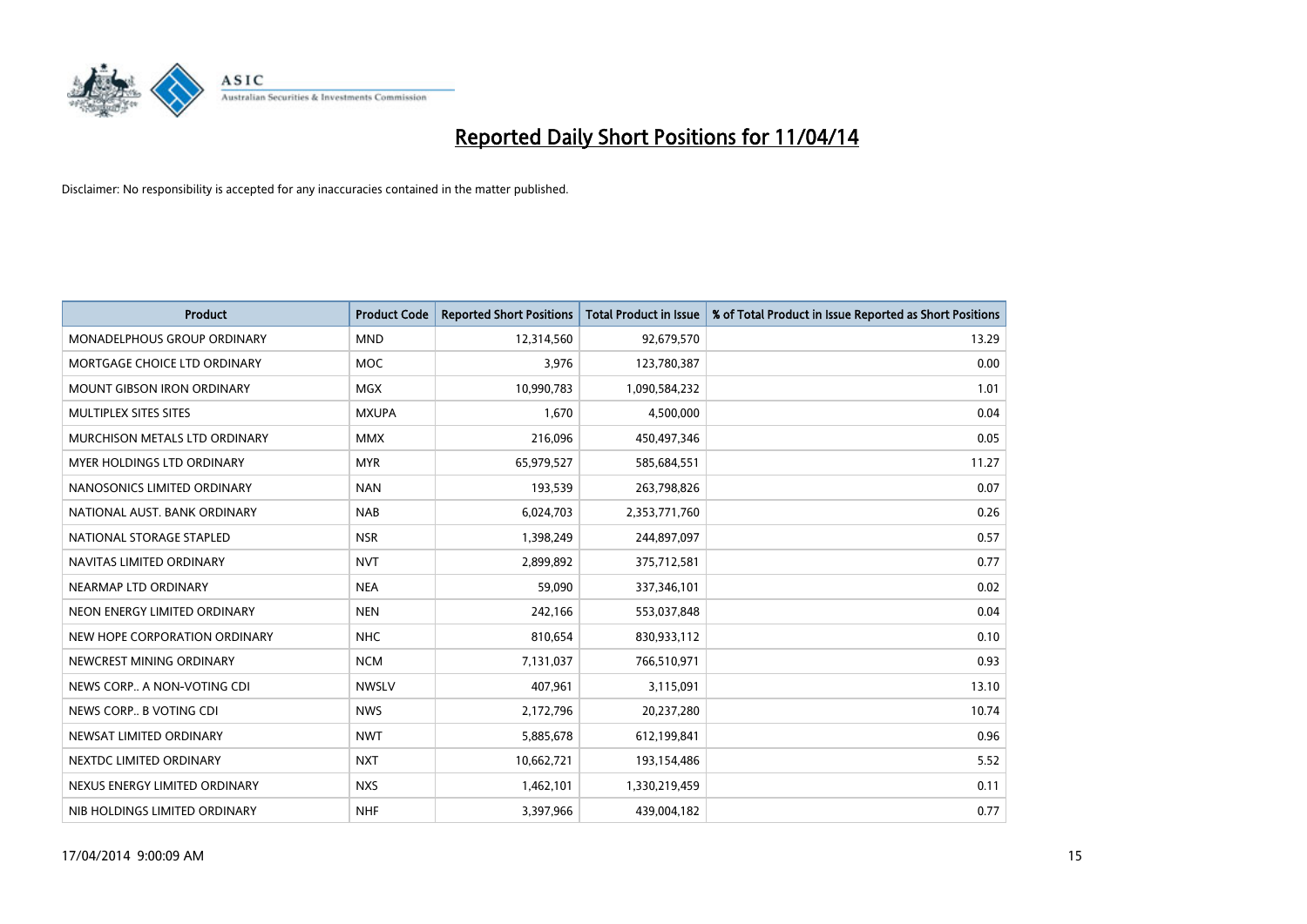

| <b>Product</b>                        | <b>Product Code</b> | <b>Reported Short Positions</b> | Total Product in Issue | % of Total Product in Issue Reported as Short Positions |
|---------------------------------------|---------------------|---------------------------------|------------------------|---------------------------------------------------------|
| NICK SCALI LIMITED ORDINARY           | <b>NCK</b>          | 2,001                           | 81,000,000             | 0.00                                                    |
| NIDO PETROLEUM ORDINARY               | <b>NDO</b>          | 47,382                          | 2,048,317,635          | 0.00                                                    |
| NINE ENTERTAINMENT ORDINARY           | <b>NEC</b>          | 11,199,392                      | 940,295,023            | 1.19                                                    |
| NOBLE MINERAL RES ORDINARY            | <b>NMG</b>          | 2,365,726                       | 666,397,952            | 0.36                                                    |
| NORTHERN IRON LTD ORDINARY            | <b>NFE</b>          | 13,000                          | 484,405,314            | 0.00                                                    |
| NORTHERN STAR ORDINARY                | <b>NST</b>          | 1,747,845                       | 578,591,915            | 0.30                                                    |
| NOVOGEN LIMITED ORDINARY              | <b>NRT</b>          | 164,193                         | 168,557,834            | 0.10                                                    |
| NRW HOLDINGS LIMITED ORDINARY         | <b>NWH</b>          | 15,273,906                      | 278,888,011            | 5.48                                                    |
| NUCOAL RESOURCES LTD ORDINARY         | <b>NCR</b>          | 1                               | 768,612,354            | 0.00                                                    |
| NUFARM LIMITED ORDINARY               | <b>NUF</b>          | 18,252,698                      | 263,725,895            | 6.92                                                    |
| OAKTON LIMITED ORDINARY               | <b>OKN</b>          | 30,002                          | 89,990,235             | 0.03                                                    |
| OCEANAGOLD CORP. CHESS DEPOSITARY INT | <b>OGC</b>          | 3,773,521                       | 300,567,377            | 1.26                                                    |
| OCEANIA CAPITAL LTD ORDINARY          | <b>OCP</b>          | $\mathbf{1}$                    | 35,307,209             | 0.00                                                    |
| OIL SEARCH LTD ORDINARY               | OSH                 | 15,953,042                      | 1,496,692,453          | 1.07                                                    |
| OM HOLDINGS LIMITED ORDINARY          | <b>OMH</b>          | 1,926,708                       | 733,423,337            | 0.26                                                    |
| ORICA LIMITED ORDINARY                | ORI                 | 6,885,589                       | 370,924,362            | 1.86                                                    |
| ORIGIN ENERGY ORDINARY                | ORG                 | 8,328,873                       | 1,103,645,753          | 0.75                                                    |
| OROCOBRE LIMITED ORDINARY             | ORE                 | 2,139,215                       | 132,041,911            | 1.62                                                    |
| ORORA LIMITED ORDINARY                | <b>ORA</b>          | 1,619,174                       | 1,206,684,923          | 0.13                                                    |
| OROTONGROUP LIMITED ORDINARY          | ORL                 | 178,179                         | 40,880,902             | 0.44                                                    |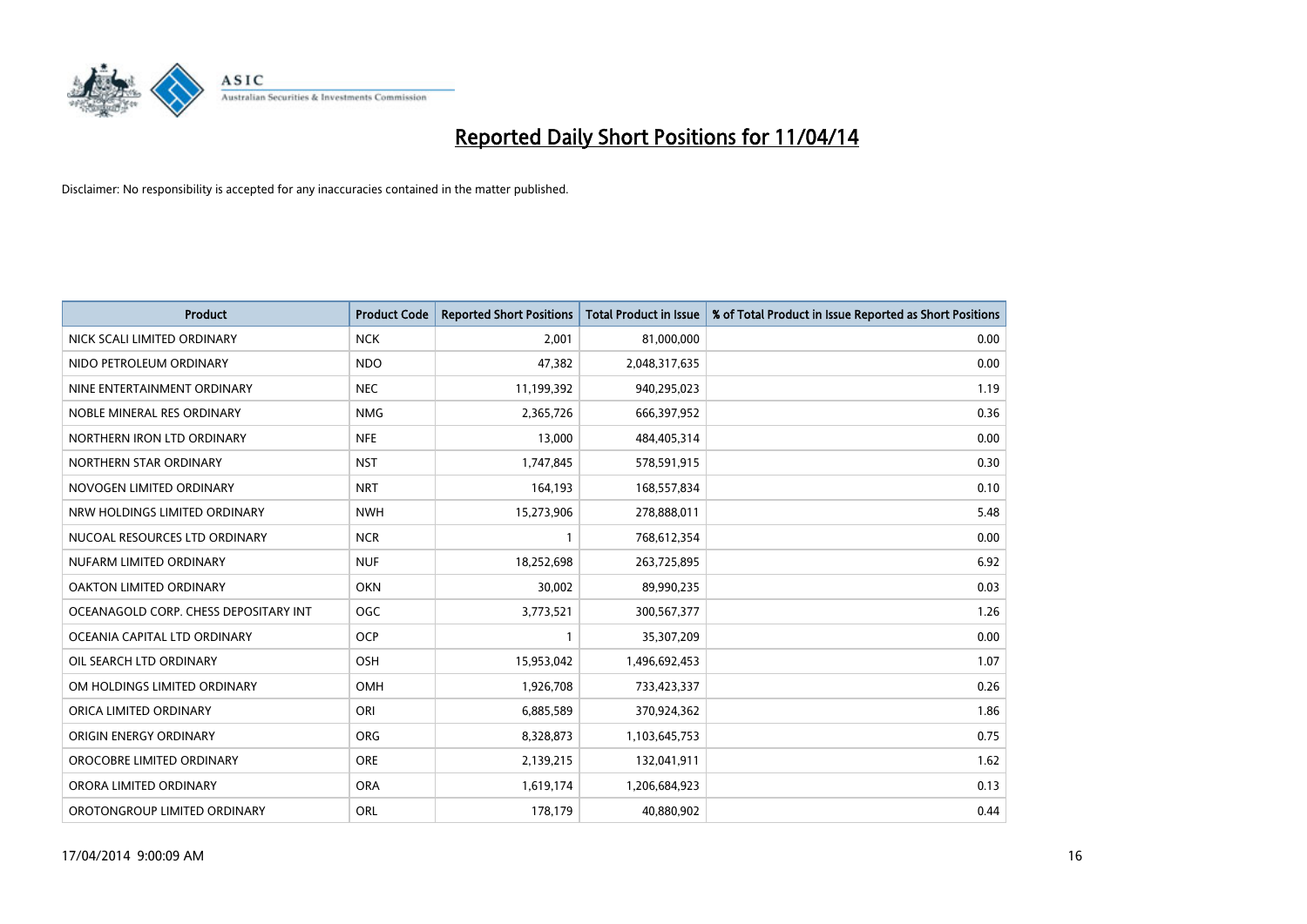

| <b>Product</b>                | <b>Product Code</b> | <b>Reported Short Positions</b> | <b>Total Product in Issue</b> | % of Total Product in Issue Reported as Short Positions |
|-------------------------------|---------------------|---------------------------------|-------------------------------|---------------------------------------------------------|
| <b>OZ MINERALS ORDINARY</b>   | OZL                 | 12,947,305                      | 303,470,022                   | 4.27                                                    |
| OZFOREX GROUP LTD ORDINARY    | <b>OFX</b>          | 3,500,275                       | 240,000,000                   | 1.46                                                    |
| PACIFIC BRANDS ORDINARY       | <b>PBG</b>          | 15,457,463                      | 917,226,291                   | 1.69                                                    |
| PACT GROUP HLDGS LTD ORDINARY | <b>PGH</b>          | 2,705,080                       | 294,097,961                   | 0.92                                                    |
| PALADIN ENERGY LTD ORDINARY   | PDN                 | 91,965,892                      | 964, 367, 284                 | 9.54                                                    |
| PANAUST LIMITED ORDINARY      | <b>PNA</b>          | 4,706,632                       | 635,580,654                   | 0.74                                                    |
| PANORAMIC RESOURCES ORDINARY  | PAN                 | 514,318                         | 322,275,824                   | 0.16                                                    |
| PANTERRA GOLD LTD ORDINARY    | PGI                 | $\mathbf{1}$                    | 772,781,012                   | 0.00                                                    |
| PAPERLINX LIMITED ORDINARY    | <b>PPX</b>          | 45,095                          | 665, 181, 261                 | 0.01                                                    |
| PAPILLON RES LTD ORDINARY     | PIR                 | 11,563,249                      | 340,894,210                   | 3.39                                                    |
| PATTIES FOODS LTD ORDINARY    | PFL                 | 10,001                          | 139,144,338                   | 0.01                                                    |
| PEET LIMITED ORDINARY         | <b>PPC</b>          | 325,161                         | 433,389,348                   | 0.08                                                    |
| PENINSULA ENERGY LTD ORDINARY | <b>PEN</b>          | $\mathbf{1}$                    | 3,420,028,891                 | 0.00                                                    |
| PERPETUAL LIMITED ORDINARY    | <b>PPT</b>          | 1,205,938                       | 46,574,426                    | 2.59                                                    |
| PERSEUS MINING LTD ORDINARY   | PRU                 | 11,491,912                      | 526,656,401                   | 2.18                                                    |
| PHARMAXIS LTD ORDINARY        | <b>PXS</b>          | 408,118                         | 309,514,849                   | 0.13                                                    |
| PHOSPHAGENICS LTD. ORDINARY   | POH                 | 50,000                          | 1,020,465,957                 | 0.00                                                    |
| PLATINUM ASSET ORDINARY       | <b>PTM</b>          | 97,621                          | 580,203,095                   | 0.02                                                    |
| PLATINUM AUSTRALIA ORDINARY   | PLA                 | 836,127                         | 504,968,043                   | 0.17                                                    |
| PLATINUM CAPITAL LTD ORDINARY | <b>PMC</b>          | 6,676                           | 231,071,933                   | 0.00                                                    |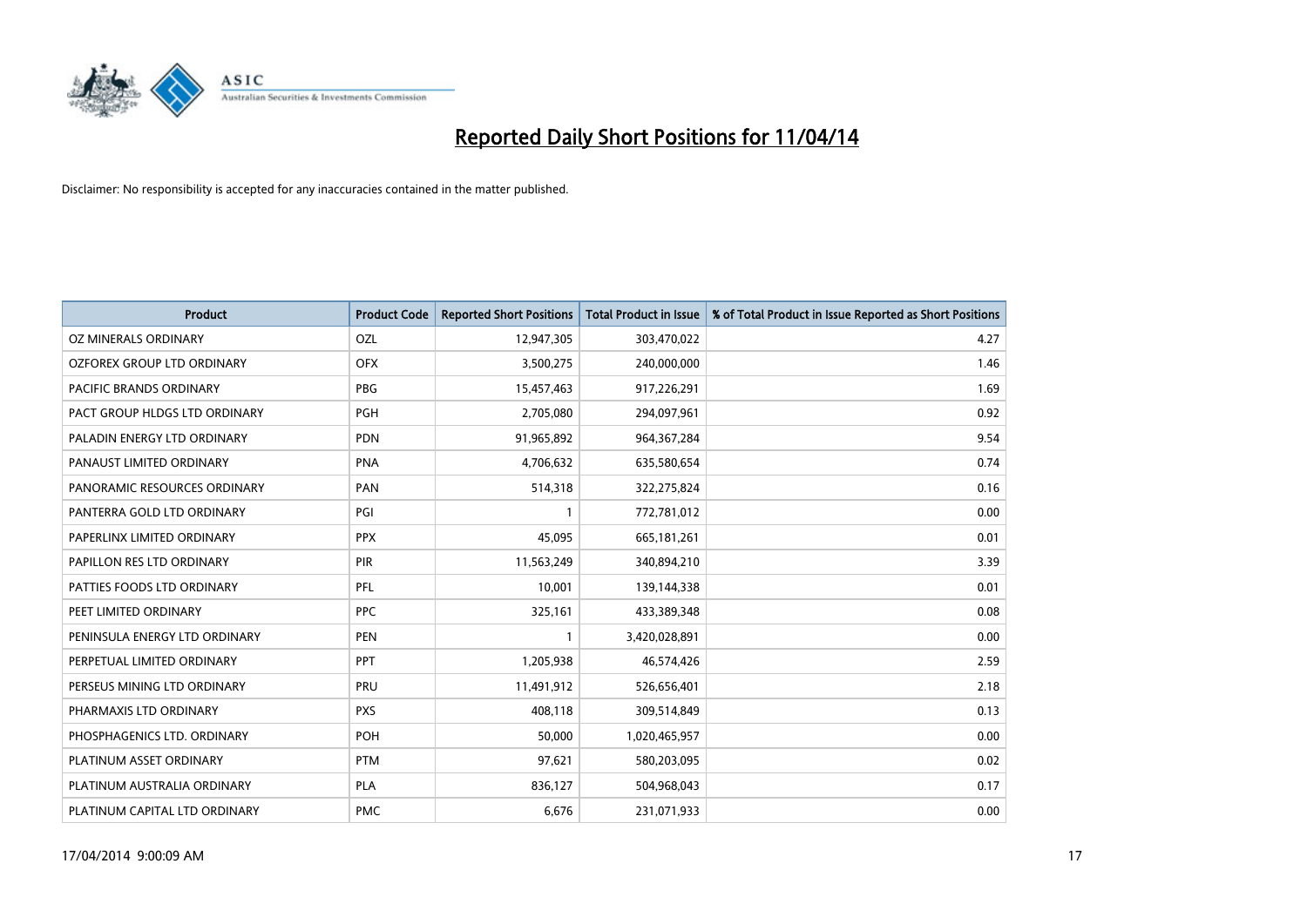

| <b>Product</b>                      | <b>Product Code</b> | <b>Reported Short Positions</b> | <b>Total Product in Issue</b> | % of Total Product in Issue Reported as Short Positions |
|-------------------------------------|---------------------|---------------------------------|-------------------------------|---------------------------------------------------------|
| <b>PMP LIMITED ORDINARY</b>         | <b>PMP</b>          | 1,584,873                       | 323,781,124                   | 0.49                                                    |
| POSEIDON NICK LTD ORDINARY          | <b>POS</b>          | 496,239                         | 466,264,157                   | 0.11                                                    |
| PRANA BIOTECHNOLOGY ORDINARY        | PBT                 | 1,340,424                       | 488,646,960                   | 0.27                                                    |
| PREMIER INVESTMENTS ORDINARY        | <b>PMV</b>          | 89,021                          | 155,314,874                   | 0.06                                                    |
| PRIMA BIOMED LTD ORDINARY           | <b>PRR</b>          | 650,703                         | 1,228,709,341                 | 0.05                                                    |
| PRIMARY HEALTH CARE ORDINARY        | PRY                 | 13,585,343                      | 504,956,647                   | 2.69                                                    |
| PRIME MEDIA GRP LTD ORDINARY        | <b>PRT</b>          | 147,472                         | 366,330,303                   | 0.04                                                    |
| PROGRAMMED ORDINARY                 | <b>PRG</b>          | 20,922                          | 118,253,992                   | 0.02                                                    |
| PURA VIDA ENERGY NL ORDINARY        | <b>PVD</b>          | 36,537                          | 127,168,198                   | 0.03                                                    |
| <b>QANTAS AIRWAYS ORDINARY</b>      | QAN                 | 64,176,669                      | 2,196,330,250                 | 2.92                                                    |
| <b>OBE INSURANCE GROUP ORDINARY</b> | <b>OBE</b>          | 18,210,884                      | 1,253,883,293                 | 1.45                                                    |
| ORXPHARMA LTD ORDINARY              | QRX                 | 171,124                         | 164,190,969                   | 0.10                                                    |
| <b>QUBE HOLDINGS LTD ORDINARY</b>   | <b>QUB</b>          | 30,807,149                      | 1,028,551,156                 | 3.00                                                    |
| RAMELIUS RESOURCES ORDINARY         | <b>RMS</b>          | 11,839                          | 365,600,380                   | 0.00                                                    |
| RAMSAY HEALTH CARE ORDINARY         | <b>RHC</b>          | 1,533,391                       | 202,081,252                   | 0.76                                                    |
| RCG CORPORATION LTD ORDINARY        | <b>RCG</b>          | 222,148                         | 263,808,625                   | 0.08                                                    |
| <b>RCR TOMLINSON ORDINARY</b>       | <b>RCR</b>          | 228,958                         | 136,989,238                   | 0.17                                                    |
| <b>REA GROUP ORDINARY</b>           | <b>REA</b>          | 929,595                         | 131,714,699                   | 0.71                                                    |
| <b>RECALL HOLDINGS LTD ORDINARY</b> | <b>REC</b>          | 2,378,822                       | 312,836,448                   | 0.76                                                    |
| RECKON LIMITED ORDINARY             | <b>RKN</b>          | 1,501,720                       | 126,913,066                   | 1.18                                                    |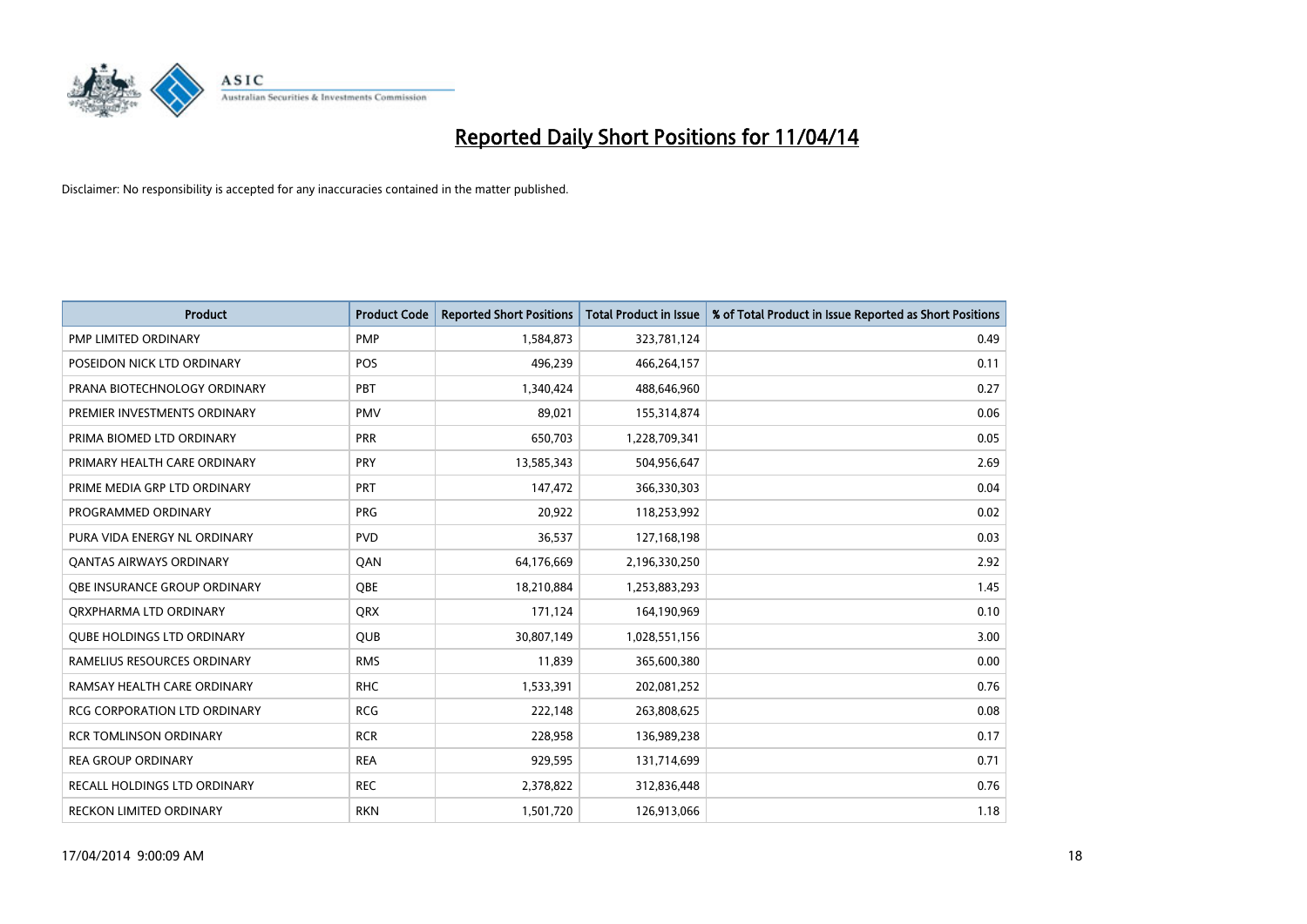

| <b>Product</b>                      | <b>Product Code</b> | <b>Reported Short Positions</b> | <b>Total Product in Issue</b> | % of Total Product in Issue Reported as Short Positions |
|-------------------------------------|---------------------|---------------------------------|-------------------------------|---------------------------------------------------------|
| <b>RED FORK ENERGY ORDINARY</b>     | <b>RFE</b>          | 1,335,106                       | 501,051,719                   | 0.27                                                    |
| REDBANK ENERGY LTD ORDINARY         | AEJ                 | 13                              | 786,287                       | 0.00                                                    |
| REECE AUSTRALIA LTD. ORDINARY       | <b>REH</b>          | 272                             | 99,600,000                    | 0.00                                                    |
| REED RESOURCES LTD ORDINARY         | <b>RDR</b>          | 250,000                         | 523,453,895                   | 0.05                                                    |
| <b>REGIS RESOURCES ORDINARY</b>     | <b>RRL</b>          | 28,559,599                      | 499,744,095                   | 5.71                                                    |
| RESMED INC CDI 10:1                 | <b>RMD</b>          | 36,546,771                      | 1,415,926,590                 | 2.58                                                    |
| <b>RESOLUTE MINING ORDINARY</b>     | <b>RSG</b>          | 13,467,745                      | 641,189,223                   | 2.10                                                    |
| <b>RESOURCE GENERATION ORDINARY</b> | <b>RES</b>          | 224,301                         | 581,380,338                   | 0.04                                                    |
| <b>RETAIL FOOD GROUP ORDINARY</b>   | <b>RFG</b>          | 4,519,151                       | 144,049,390                   | 3.14                                                    |
| REX MINERALS LIMITED ORDINARY       | <b>RXM</b>          | 660,804                         | 216,907,284                   | 0.30                                                    |
| RIO TINTO LIMITED ORDINARY          | <b>RIO</b>          | 3,695,780                       | 435,758,720                   | 0.85                                                    |
| ROC OIL COMPANY ORDINARY            | <b>ROC</b>          | 617,575                         | 687,618,400                   | 0.09                                                    |
| ROYAL RESOURCES ORDINARY            | <b>ROY</b>          | 105,000                         | 348,629,539                   | 0.03                                                    |
| ROYAL WOLF HOLDINGS ORDINARY        | <b>RWH</b>          | 192,532                         | 100,387,052                   | 0.19                                                    |
| <b>RURALCO HOLDINGS ORDINARY</b>    | <b>RHL</b>          | 1,000                           | 77,291,069                    | 0.00                                                    |
| SAI GLOBAL LIMITED ORDINARY         | SAI                 | 10,887,925                      | 210,793,906                   | 5.17                                                    |
| SALMAT LIMITED ORDINARY             | <b>SLM</b>          | 788                             | 159,812,799                   | 0.00                                                    |
| SAMSON OIL & GAS LTD ORDINARY       | SSN                 | 13,866,000                      | 2,547,627,193                 | 0.54                                                    |
| SANDFIRE RESOURCES ORDINARY         | <b>SFR</b>          | 887,927                         | 155,640,968                   | 0.57                                                    |
| SANTOS LTD ORDINARY                 | <b>STO</b>          | 8,692,207                       | 975,314,977                   | 0.89                                                    |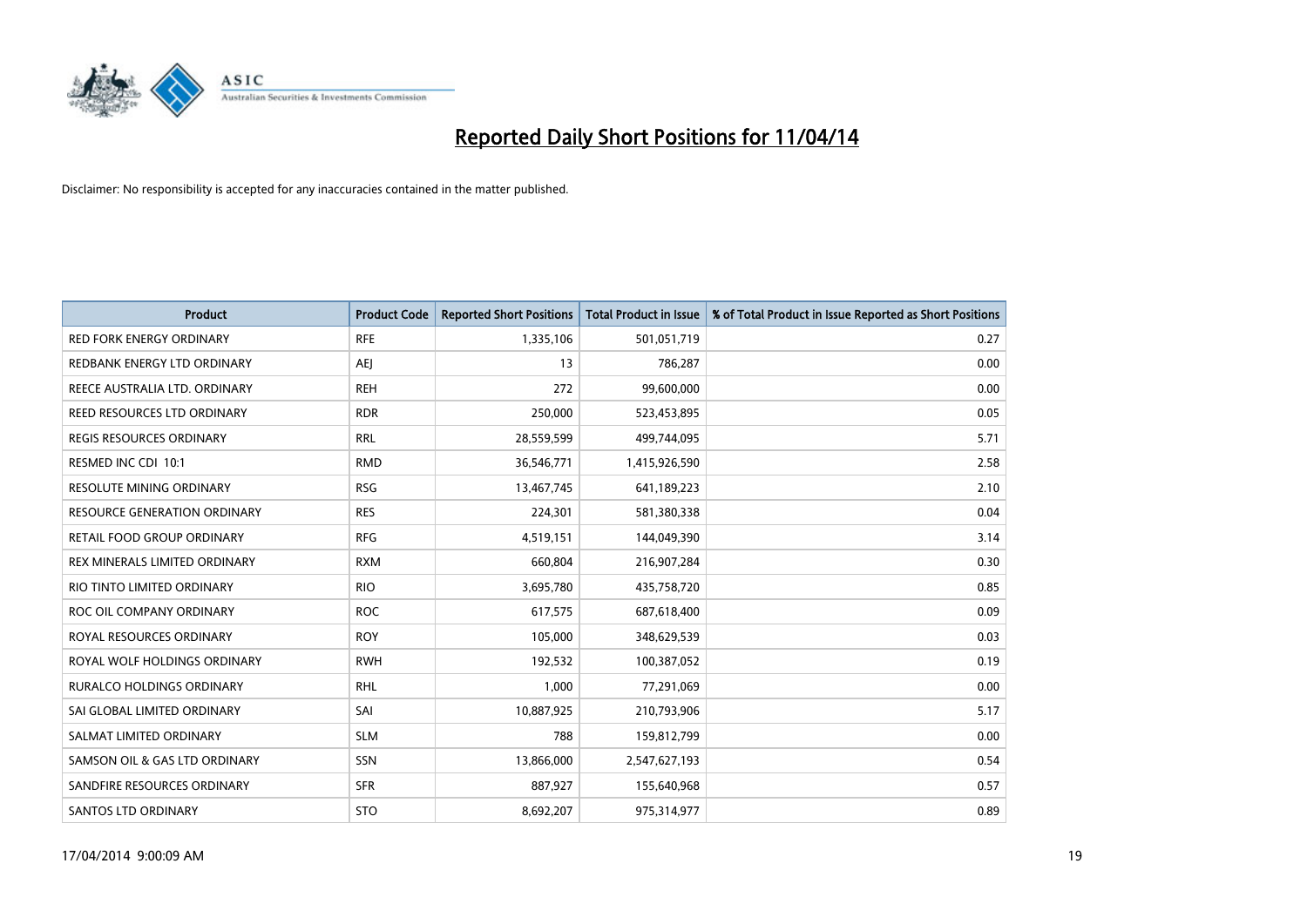

| <b>Product</b>                           | <b>Product Code</b> | <b>Reported Short Positions</b> | <b>Total Product in Issue</b> | % of Total Product in Issue Reported as Short Positions |
|------------------------------------------|---------------------|---------------------------------|-------------------------------|---------------------------------------------------------|
| SARACEN MINERAL ORDINARY                 | <b>SAR</b>          | 591,301                         | 792,784,738                   | 0.07                                                    |
| SCA PROPERTY GROUP STAPLED SECURITIES    | SCP                 | 54,292,078                      | 648,628,320                   | 8.37                                                    |
| SEDGMAN LIMITED ORDINARY                 | <b>SDM</b>          | 220,275                         | 227,059,277                   | 0.10                                                    |
| SEEK LIMITED ORDINARY                    | <b>SEK</b>          | 6,296,698                       | 340,384,875                   | 1.85                                                    |
| SELECT HARVESTS ORDINARY                 | <b>SHV</b>          | 15,589                          | 57,815,720                    | 0.03                                                    |
| SENEX ENERGY LIMITED ORDINARY            | SXY                 | 7,212,664                       | 1,145,058,917                 | 0.63                                                    |
| SERVCORP LIMITED ORDINARY                | <b>SRV</b>          | 28,489                          | 98,432,275                    | 0.03                                                    |
| SERVICE STREAM ORDINARY                  | <b>SSM</b>          | 30                              | 326,943,570                   | 0.00                                                    |
| SEVEN GROUP HOLDINGS ORDINARY            | <b>SVW</b>          | 86,128                          | 307,356,159                   | 0.03                                                    |
| SEVEN WEST MEDIA LTD ORDINARY            | <b>SWM</b>          | 7,596,952                       | 999,160,872                   | 0.76                                                    |
| SIGMA PHARMACEUTICAL ORDINARY            | <b>SIP</b>          | 9,365,340                       | 1,125,026,719                 | 0.83                                                    |
| SILEX SYSTEMS ORDINARY                   | <b>SLX</b>          | 2,884,196                       | 170,367,734                   | 1.69                                                    |
| SILVER CHEF LIMITED ORDINARY             | SIV                 | 116,751                         | 29,333,629                    | 0.40                                                    |
| SILVER LAKE RESOURCE ORDINARY            | <b>SLR</b>          | 20,696,533                      | 503,233,971                   | 4.11                                                    |
| SIMS METAL MGMT LTD ORDINARY             | SGM                 | 15,587,910                      | 204,468,597                   | 7.62                                                    |
| SINGAPORE TELECOMM. CHESS DEPOSITARY INT | SGT                 | 4,395,481                       | 149,099,508                   | 2.95                                                    |
| SINO GAS ENERGY ORDINARY                 | SEH                 | 1,144,880                       | 1,530,457,040                 | 0.07                                                    |
| SIRIUS RESOURCES NL ORDINARY             | <b>SIR</b>          | 11,055,184                      | 261,980,167                   | 4.22                                                    |
| SIRTEX MEDICAL ORDINARY                  | <b>SRX</b>          | 40,179                          | 56,108,439                    | 0.07                                                    |
| SKILLED GROUP LTD ORDINARY               | <b>SKE</b>          | 4,057,198                       | 235,254,496                   | 1.72                                                    |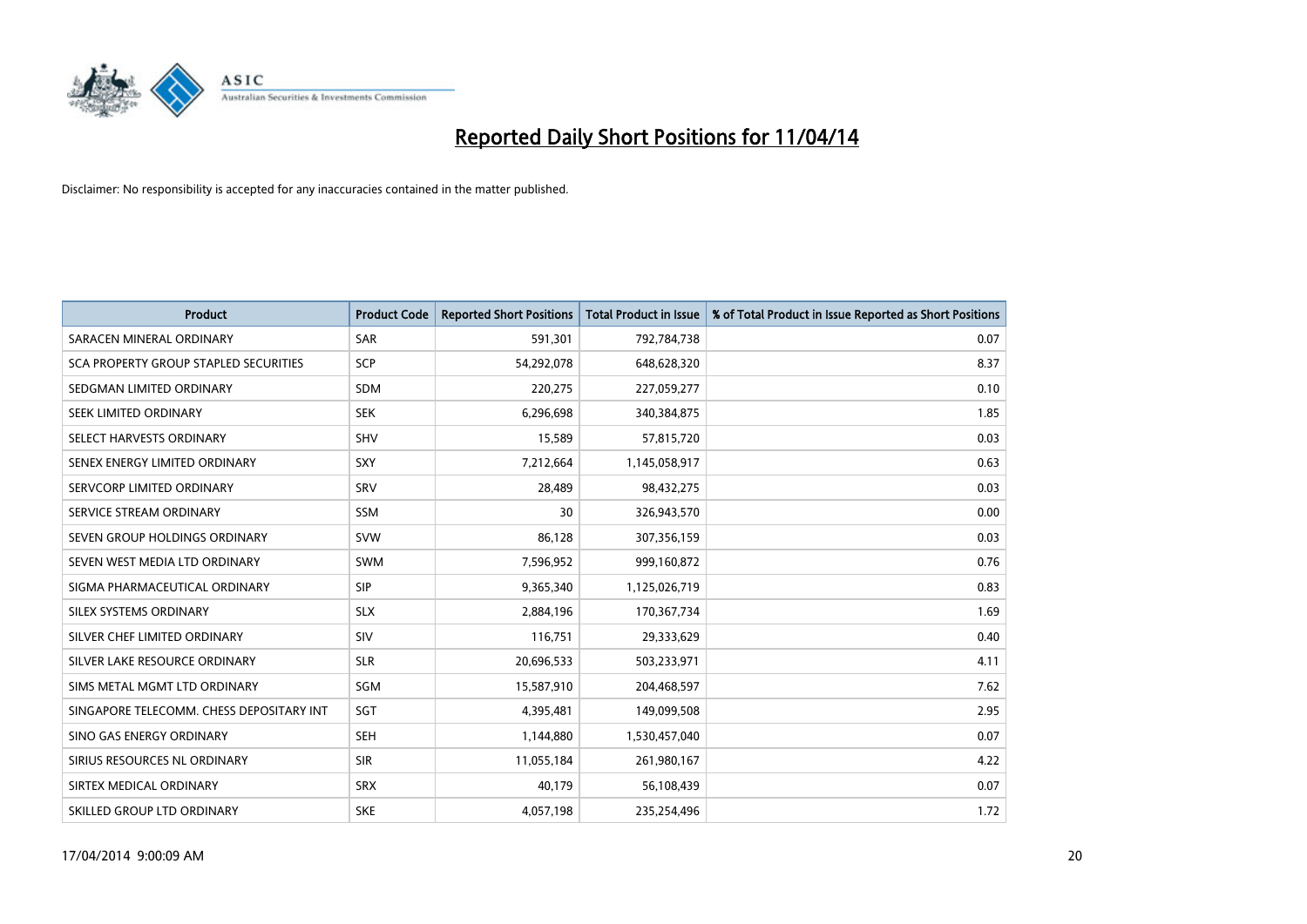

| <b>Product</b>                           | <b>Product Code</b> | <b>Reported Short Positions</b> | <b>Total Product in Issue</b> | % of Total Product in Issue Reported as Short Positions |
|------------------------------------------|---------------------|---------------------------------|-------------------------------|---------------------------------------------------------|
| <b>SKY NETWORK ORDINARY</b>              | <b>SKT</b>          | 91,003                          | 389,139,785                   | 0.02                                                    |
| SKYCITY ENT GRP LTD ORDINARY             | <b>SKC</b>          | 369,128                         | 582,088,094                   | 0.06                                                    |
| <b>SLATER &amp; GORDON ORDINARY</b>      | SGH                 | 7,052,737                       | 203,821,542                   | 3.46                                                    |
| SMS MANAGEMENT. ORDINARY                 | <b>SMX</b>          | 2,047,367                       | 70,099,763                    | 2.92                                                    |
| SONIC HEALTHCARE ORDINARY                | SHL                 | 4,178,561                       | 400,811,556                   | 1.04                                                    |
| SOUL PATTINSON (W.H) ORDINARY            | SOL                 | 18,269                          | 239,395,320                   | 0.01                                                    |
| SOUTH BOULDER MINES ORDINARY             | <b>STB</b>          |                                 | 128,827,826                   | 0.00                                                    |
| SP AUSNET STAPLED SECURITIES             | <b>SPN</b>          | 91,845,538                      | 3,386,607,080                 | 2.71                                                    |
| SPARK INFRASTRUCTURE STAPLED US PROHIBT. | SKI                 | 49,103,295                      | 1,326,734,264                 | 3.70                                                    |
| SPDR 200 FUND ETF UNITS                  | <b>STW</b>          | 20,000                          | 45,026,368                    | 0.04                                                    |
| SPDR 200 RESOURCES ETF UNITS             | <b>OZR</b>          | 15,918                          | 1,601,962                     | 0.99                                                    |
| SPDR SMALL ORDS ETF UNITS                | SSO                 | 135,028                         | 801,304                       | 16.85                                                   |
| SPECIALTY FASHION ORDINARY               | <b>SFH</b>          | 50,001                          | 192,236,121                   | 0.03                                                    |
| ST BARBARA LIMITED ORDINARY              | SBM                 | 29,844,735                      | 488,074,077                   | 6.11                                                    |
| STARPHARMA HOLDINGS ORDINARY             | SPL                 | 15,165,945                      | 284,664,680                   | 5.33                                                    |
| STEADFAST GROUP LTD ORDINARY             | SDF                 | 1,684,100                       | 500,971,408                   | 0.34                                                    |
| STH CRS ELECT ENGNR ORDINARY             | <b>SXE</b>          | 19,573                          | 161,523,130                   | 0.01                                                    |
| STHN CROSS MEDIA ORDINARY                | <b>SXL</b>          | 17,115,686                      | 705,246,986                   | 2.43                                                    |
| STOCKLAND UNITS/ORD STAPLED              | SGP                 | 10,129,292                      | 2,326,978,560                 | 0.44                                                    |
| STRAITS RES LTD. ORDINARY                | <b>SRO</b>          | 28,747                          | 1,217,730,293                 | 0.00                                                    |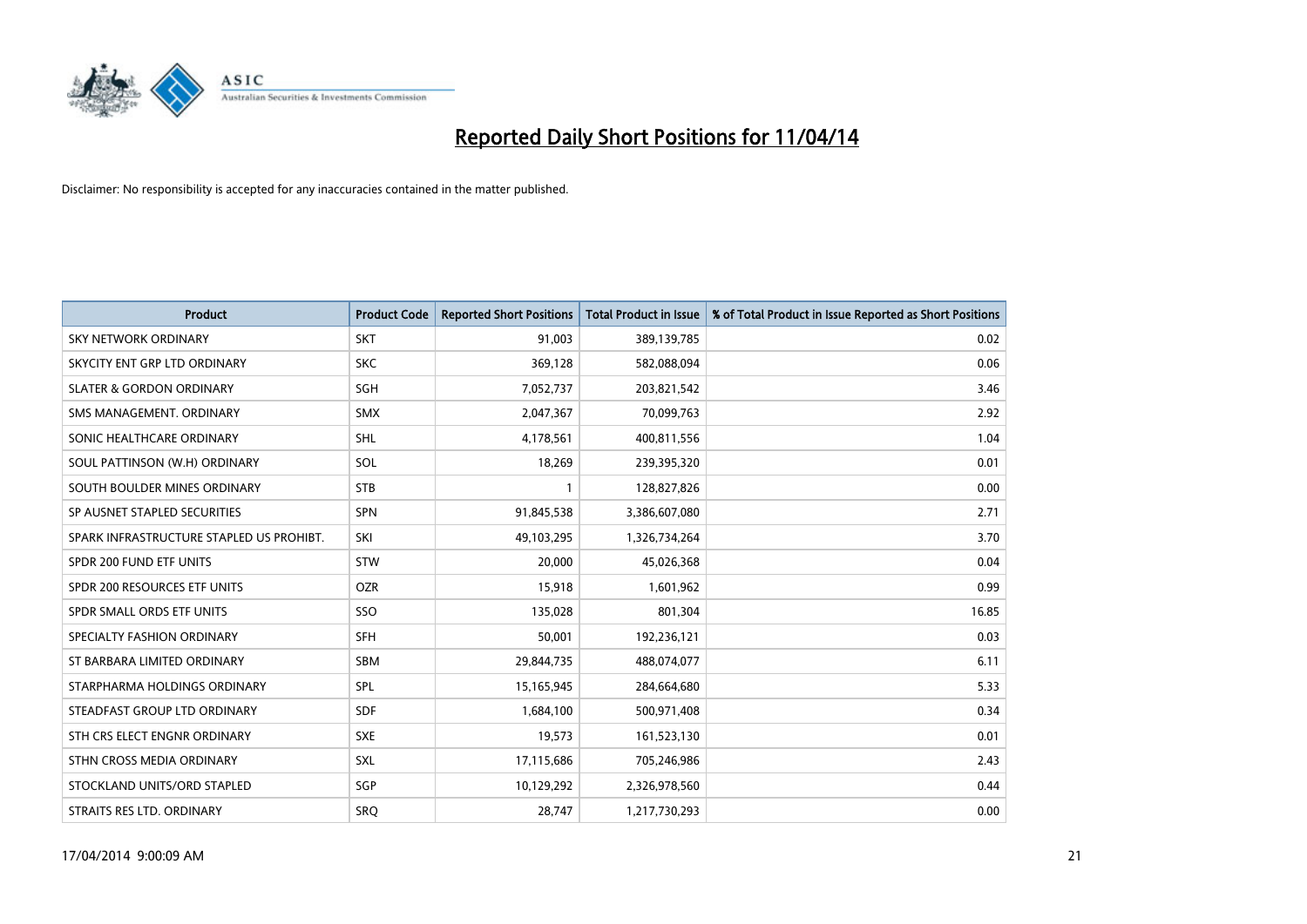

| <b>Product</b>                     | <b>Product Code</b> | <b>Reported Short Positions</b> | <b>Total Product in Issue</b> | % of Total Product in Issue Reported as Short Positions |
|------------------------------------|---------------------|---------------------------------|-------------------------------|---------------------------------------------------------|
| <b>STW COMMUNICATIONS ORDINARY</b> | SGN                 | 1,303,838                       | 403,828,512                   | 0.32                                                    |
| SUNCORP GROUP LTD ORDINARY         | <b>SUN</b>          | 12,476,435                      | 1,286,600,980                 | 0.97                                                    |
| SUNDANCE ENERGY ORDINARY           | <b>SEA</b>          | 9,665,535                       | 547,384,195                   | 1.77                                                    |
| SUNDANCE RESOURCES ORDINARY        | SDL                 | 84,501,595                      | 3,079,369,367                 | 2.74                                                    |
| SUNLAND GROUP LTD ORDINARY         | <b>SDG</b>          | 71,162                          | 181,710,087                   | 0.04                                                    |
| SUPER RET REP LTD ORDINARY         | SUL                 | 3,618,472                       | 196,731,620                   | 1.84                                                    |
| SYD AIRPORT STAPLED US PROHIBIT.   | <b>SYD</b>          | 16,038,043                      | 2,216,216,041                 | 0.72                                                    |
| SYRAH RESOURCES ORDINARY           | <b>SYR</b>          | 5,528,971                       | 162,475,614                   | 3.40                                                    |
| TABCORP HOLDINGS LTD ORDINARY      | <b>TAH</b>          | 17,962,162                      | 762,954,019                   | 2.35                                                    |
| <b>TANAMI GOLD NL ORDINARY</b>     | <b>TAM</b>          | 1,101                           | 1,175,097,046                 | 0.00                                                    |
| TAP OIL LIMITED ORDINARY           | <b>TAP</b>          | 54,866                          | 242,237,221                   | 0.02                                                    |
| TASSAL GROUP LIMITED ORDINARY      | <b>TGR</b>          | 187,109                         | 146,507,029                   | 0.13                                                    |
| <b>TATTS GROUP LTD ORDINARY</b>    | <b>TTS</b>          | 13,758,806                      | 1,417,117,821                 | 0.97                                                    |
| <b>TECHNOLOGY ONE ORDINARY</b>     | <b>TNE</b>          | 333,050                         | 307,751,455                   | 0.11                                                    |
| TELECOM CORPORATION ORDINARY       | <b>TEL</b>          | 11,599,517                      | 1,824,369,462                 | 0.64                                                    |
| TELSTRA CORPORATION. ORDINARY      | <b>TLS</b>          | 9,005,800                       | 12,443,074,357                | 0.07                                                    |
| TEN NETWORK HOLDINGS ORDINARY      | <b>TEN</b>          | 153,587,807                     | 2,630,984,596                 | 5.84                                                    |
| TERANGA GOLD CORP CDI 1:1          | <b>TGZ</b>          | 454,169                         | 102,477,388                   | 0.44                                                    |
| TFS CORPORATION LTD ORDINARY       | <b>TFC</b>          | 647,081                         | 282,157,408                   | 0.23                                                    |
| THE REJECT SHOP ORDINARY           | <b>TRS</b>          | 2,284,762                       | 28,826,248                    | 7.93                                                    |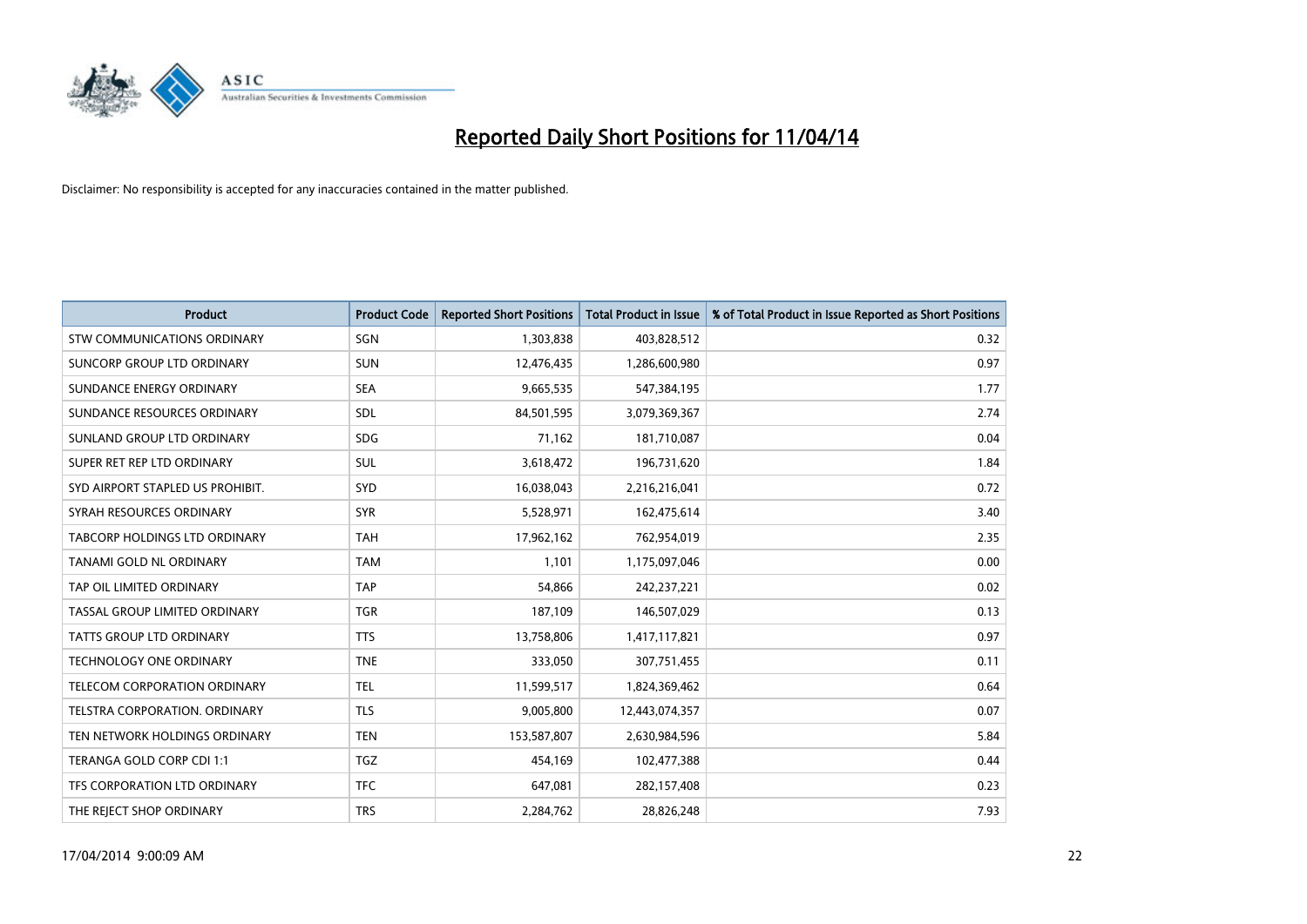

| <b>Product</b>                        | <b>Product Code</b> | <b>Reported Short Positions</b> | <b>Total Product in Issue</b> | % of Total Product in Issue Reported as Short Positions |
|---------------------------------------|---------------------|---------------------------------|-------------------------------|---------------------------------------------------------|
| <b>TIGER RESOURCES ORDINARY</b>       | <b>TGS</b>          | 181,490                         | 803,311,695                   | 0.02                                                    |
| TITAN ENERGY SERVICE ORDINARY         | <b>TTN</b>          | 3,466                           | 49,021,963                    | 0.01                                                    |
| TOLL HOLDINGS LTD ORDINARY            | <b>TOL</b>          | 36,320,008                      | 717,133,875                   | 5.06                                                    |
| TOX FREE SOLUTIONS ORDINARY           | <b>TOX</b>          | 2,566,530                       | 133,252,359                   | 1.93                                                    |
| TPG TELECOM LIMITED ORDINARY          | <b>TPM</b>          | 6,320,416                       | 793,808,141                   | 0.80                                                    |
| <b>TRADE ME GROUP ORDINARY</b>        | <b>TME</b>          | 1,694,071                       | 396,548,005                   | 0.43                                                    |
| TRANSFIELD SERVICES ORDINARY          | <b>TSE</b>          | 37,049,595                      | 512,457,716                   | 7.23                                                    |
| TRANSPACIFIC INDUST. ORDINARY         | <b>TPI</b>          | 14,723,480                      | 1,578,786,704                 | 0.93                                                    |
| TRANSURBAN GROUP TRIPLE STAPLED SEC.  | <b>TCL</b>          | 7,871,844                       | 1,491,855,200                 | 0.53                                                    |
| <b>TREASURY GROUP ORDINARY</b>        | <b>TRG</b>          | 13,291                          | 23,070,755                    | 0.06                                                    |
| TREASURY WINE ESTATE ORDINARY         | <b>TWE</b>          | 63,471,788                      | 647,227,144                   | 9.81                                                    |
| TROY RESOURCES LTD ORDINARY           | <b>TRY</b>          | 3,402,555                       | 195,034,997                   | 1.74                                                    |
| TWENTY-FIRST FOX INC A NON-VOTING CDI | <b>FOXLV</b>        | 370,342                         | 12,427,226                    | 2.98                                                    |
| TWENTY-FIRST FOX INC B VOTING CDI     | <b>FOX</b>          | 999,265                         | 152,398,484                   | 0.66                                                    |
| UGL LIMITED ORDINARY                  | UGL                 | 23,528,368                      | 166,511,240                   | 14.13                                                   |
| UNILIFE CORPORATION CDI 6:1           | <b>UNS</b>          | 147,155                         | 259,710,264                   | 0.06                                                    |
| UXC LIMITED ORDINARY                  | <b>UXC</b>          | 3,191,794                       | 321,271,353                   | 0.99                                                    |
| VEDA GROUP LTD ORDINARY               | <b>VED</b>          | 6,664,031                       | 842,055,406                   | 0.79                                                    |
| <b>VILLAGE ROADSHOW LTD ORDINARY</b>  | <b>VRL</b>          | 1,629,228                       | 159,498,988                   | 1.02                                                    |
| VIRGIN AUS HLDG LTD ORDINARY          | VAH                 | 56,776,376                      | 3,514,825,734                 | 1.62                                                    |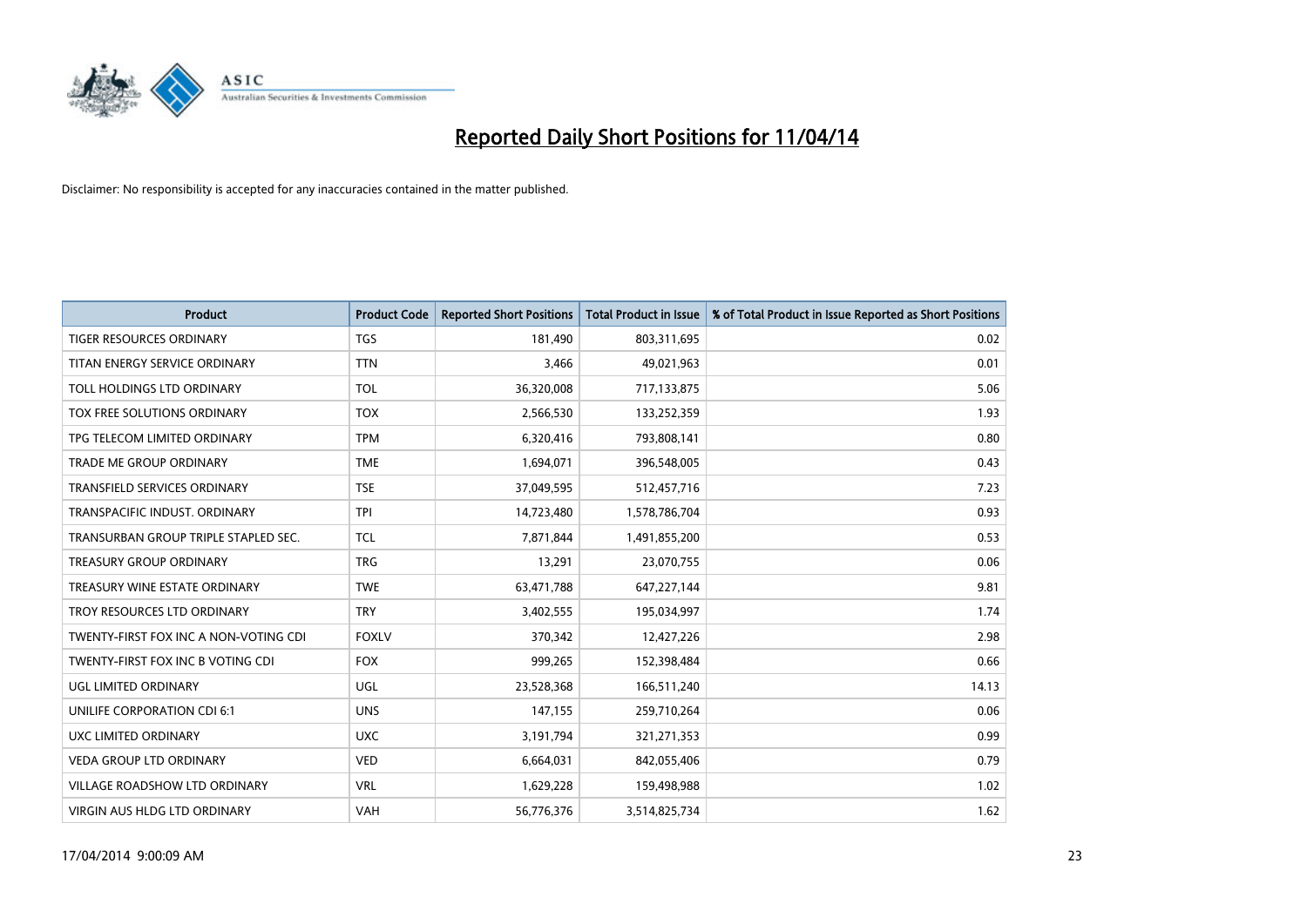

| <b>Product</b>                       | <b>Product Code</b> | <b>Reported Short Positions</b> | <b>Total Product in Issue</b> | % of Total Product in Issue Reported as Short Positions |
|--------------------------------------|---------------------|---------------------------------|-------------------------------|---------------------------------------------------------|
| <b>VIRTUS HEALTH LTD ORDINARY</b>    | <b>VRT</b>          | 3,522,576                       | 79,722,678                    | 4.42                                                    |
| VISION EYE INSTITUTE ORDINARY        | <b>VEI</b>          | 222,796                         | 160,759,740                   | 0.14                                                    |
| <b>VOCATION LTD ORDINARY</b>         | <b>VET</b>          | 13,156,260                      | 200,000,000                   | 6.58                                                    |
| <b>VOCUS COMMS LTD ORDINARY</b>      | <b>VOC</b>          | 454,982                         | 92,804,500                    | 0.49                                                    |
| <b>WATPAC LIMITED ORDINARY</b>       | <b>WTP</b>          | 4,421                           | 186,489,922                   | 0.00                                                    |
| WEBJET LIMITED ORDINARY              | <b>WEB</b>          | 2,054,609                       | 79,397,959                    | 2.59                                                    |
| <b>WESFARMERS LIMITED ORDINARY</b>   | <b>WES</b>          | 7,177,795                       | 1,143,274,951                 | 0.63                                                    |
| WESTERN AREAS LTD ORDINARY           | <b>WSA</b>          | 20,018,688                      | 232,310,014                   | 8.62                                                    |
| WESTERN DESERT RES. DEFERRED         | <b>WDRN</b>         | 4,272                           | 120,009,662                   | 0.00                                                    |
| WESTERN DESERT RES. ORDINARY         | <b>WDR</b>          | 6,932,741                       | 500,040,257                   | 1.39                                                    |
| WESTFIELD GROUP ORD/UNIT STAPLED SEC | <b>WDC</b>          | 4,165,711                       | 2,113,501,814                 | 0.20                                                    |
| WESTFIELD RETAIL TST UNIT STAPLED    | <b>WRT</b>          | 17,204,366                      | 2,979,214,029                 | 0.58                                                    |
| <b>WESTPAC BANKING CORP ORDINARY</b> | <b>WBC</b>          | 21,635,711                      | 3,109,048,309                 | 0.70                                                    |
| WHITE ENERGY COMPANY ORDINARY        | <b>WEC</b>          | 1,681,373                       | 322,974,494                   | 0.52                                                    |
| WHITEHAVEN COAL ORDINARY             | <b>WHC</b>          | 66,612,391                      | 1,025,692,710                 | 6.49                                                    |
| WIDE BAY AUST LTD ORDINARY           | <b>WBB</b>          | 451                             | 36,452,951                    | 0.00                                                    |
| WINDIMURRA VANADIUM ORDINARY         | <b>WVL</b>          | 20,461                          | 19,284,366                    | 0.11                                                    |
| WOODSIDE PETROLEUM ORDINARY          | <b>WPL</b>          | 5,910,141                       | 823,910,657                   | 0.72                                                    |
| WOOLWORTHS LIMITED ORDINARY          | <b>WOW</b>          | 8,208,234                       | 1,254,685,307                 | 0.65                                                    |
| <b>WORLEYPARSONS LTD ORDINARY</b>    | <b>WOR</b>          | 4,648,985                       | 243,480,720                   | 1.91                                                    |